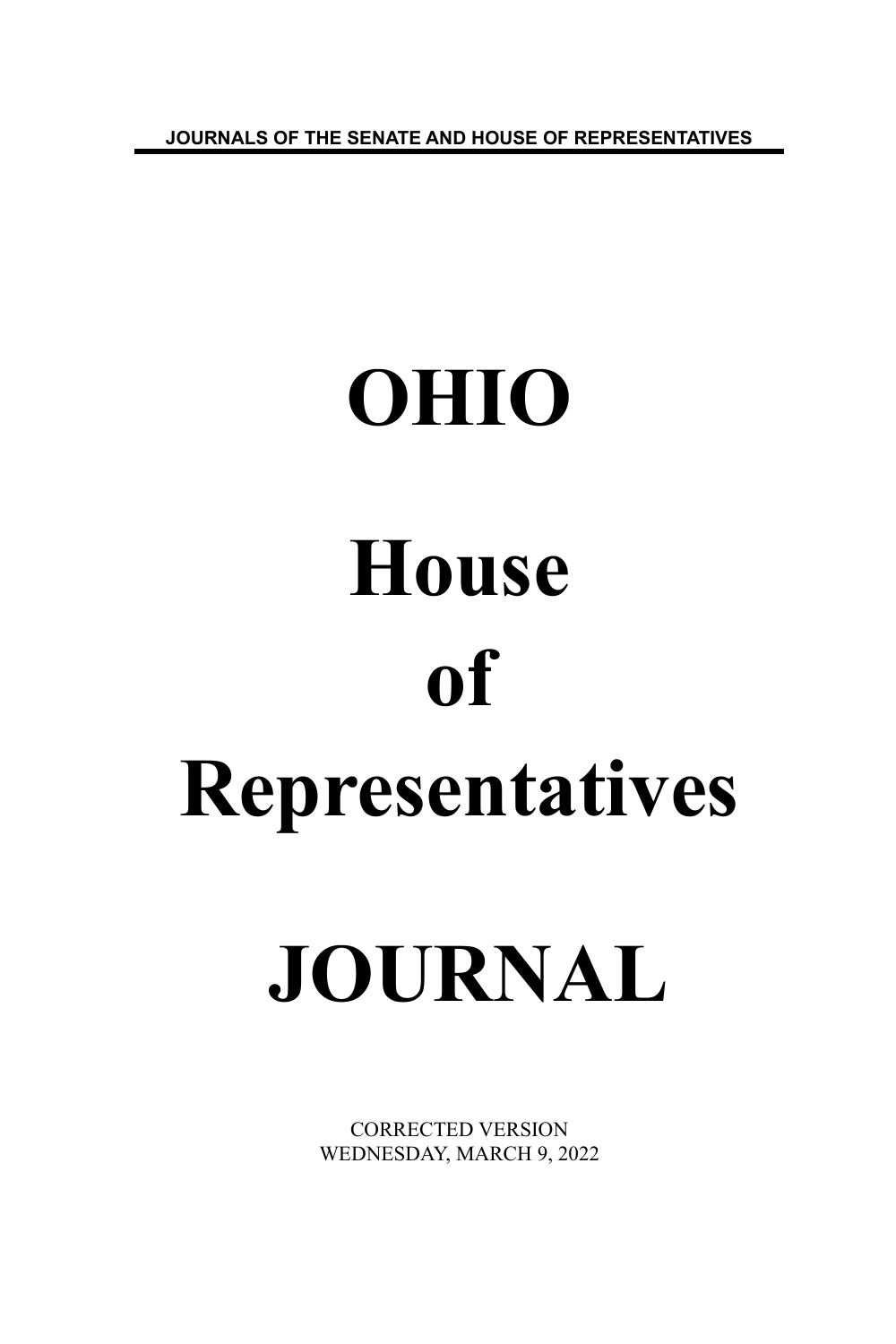# ONE HUNDRED THIRTY-FOURTH DAY Hall of the House of Representatives, Columbus, Ohio **Wednesday, March 9, 2022, 9:00 o'clock a.m.**

The House met pursuant to adjournment.

Prayer was offered by Bishop Duane C. Tisdale of the Friendship Baptist Church in Toledo, Ohio, followed by the Pledge of Allegiance to the Flag.

The journal of yesterday was read and approved.

The following guests of the House of Representatives were recognized prior to the commencement of business:

Cailey Hansen-Mahoney, a guest of Representative Sobecki- 45th district.

Xander Beam, a guest of Representative Baldridge- 90th district.

The junior and senior government classes from Patrick Henry High School, guests of Representative Hoops- 81st district.

#### **INTRODUCTION OF BILLS**

The following bill was introduced:

**H. B. No. 596 -** Representatives Miller, A., Hicks-Hudson. Cosponsors: Representatives Crossman, Denson, Lepore-Hagan, Lightbody, Miranda, Skindell, Smith, K., Smith, M., Troy, Weinstein.

To amend sections 3511.021, 3511.05, 3511.07, 3511.08, 3511.09, 3511.11, and 3511.13 and to enact section 3511.091 of the Revised Code to allow certain uniformed services and overseas absent voters to submit their voted ballots electronically to the boards of elections.

Said bill was considered the first time.

#### **REPORTS OF STANDING AND SELECT COMMITTEES AND BILLS FOR SECOND CONSIDERATION**

Representative Sheehy submitted the following report:

The standing committee on Transportation and Public Safety to which was referred **H. B. No. 493**-Representative Liston, having had the same under consideration, reports it back and recommends its passage.

RE: CREATE OHIO HOUSE RABBIT RESCUE LICENSE PLATE

Representative McClain moved to amend the title as follows:

Add the names: "Sheehy, Lepore-Hagan, O'Brien"

MICHAEL SHEEHY JUANITA O. BRENT

BRIAN BALDRIDGE RIORDAN T. MCCLAIN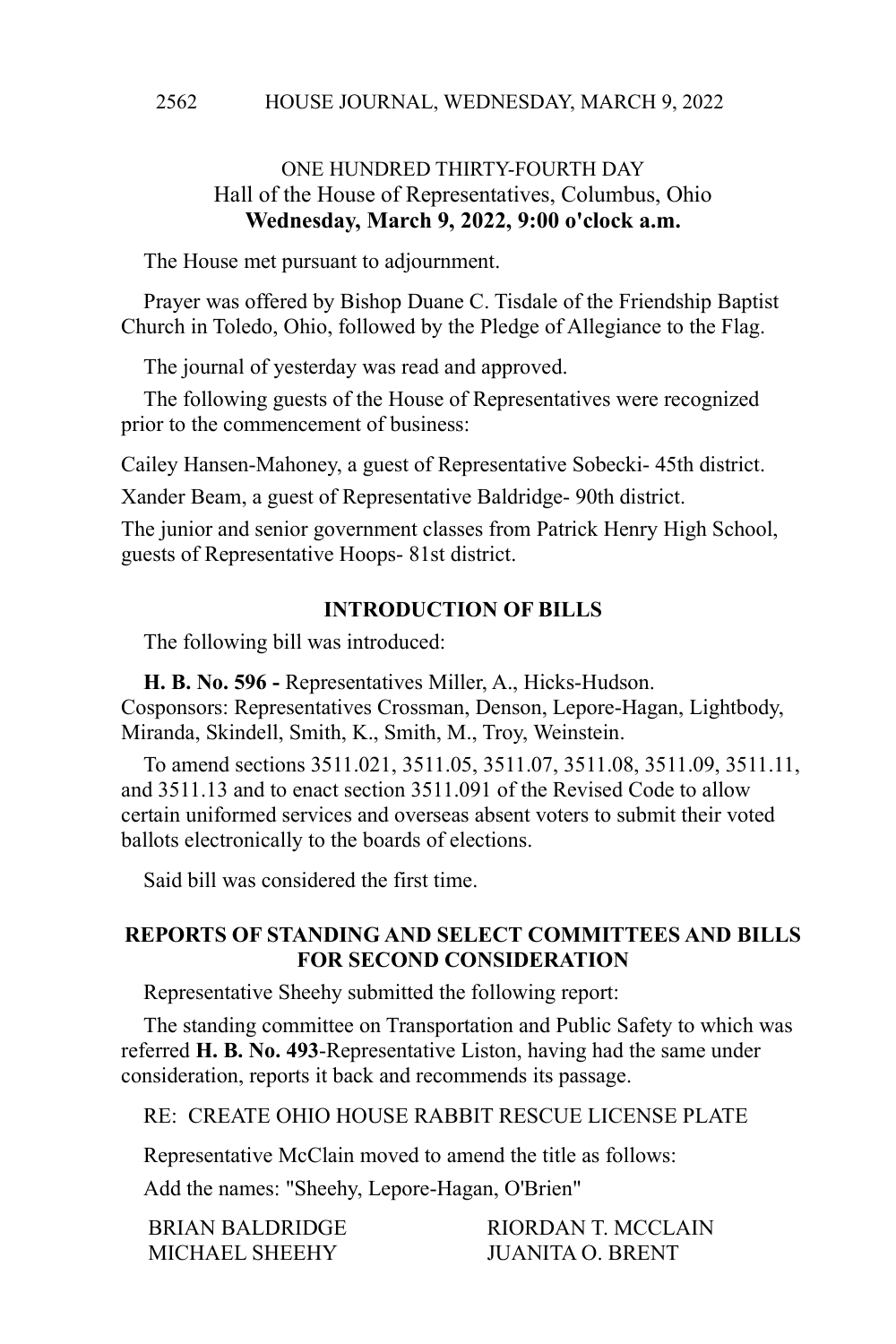RODNEY CREECH HARAZ N GHANBARI THOMAS HALL MARK JOHNSON MICHELE LEPORE-HAGAN KEVIN D. MILLER JESSICA E. MIRANDA MICHAEL J. O'BRIEN BOB YOUNG

The report was agreed to.

The bill was ordered to be engrossed and placed on the calendar.

Representative Sheehy submitted the following report:

The standing committee on Transportation and Public Safety to which was referred **H. B. No. 555**-Representative Ray, et al., having had the same under consideration, reports it back and recommends its passage.

RE: DESIGNATE CAPTAIN 'SMOKEY' CARL EDWARD SUMMERS MEM HWY

Representative McClain moved to amend the title as follows:

Add the names: "Baldridge, McClain, Sheehy, Ghanbari, Hall, Johnson, Lepore-Hagan, Miller, K., O'Brien, Young, B."

BRIAN BALDRIDGE RIORDAN T. MCCLAIN MICHAEL SHEEHY JUANITA O. BRENT RODNEY CREECH HARAZ N. GHANBARI THOMAS HALL MARK JOHNSON MICHELE LEPORE-HAGAN KEVIN D. MILLER JESSICA E. MIRANDA MICHAEL J. O'BRIEN BOB YOUNG

The report was agreed to.

The bill was ordered to be engrossed and placed on the calendar.

Representative Liston submitted the following report:

The standing committee on Health to which was referred **H. B. No. 242**- Representatives Young, B., Weinstein, et al., having had the same under consideration, reports it back and recommends its passage.

RE: DESIGNATE APRIL AS AUTISM ACCEPTANCE MONTH

Representative Liston moved to amend the title as follows:

Add the name: "Liston"

P. SCOTT LIPPS ADAM HOLMES BETH LISTON ADAM C. BIRD

AL CUTRONA MICHELE LEPORE-HAGAN MARY LIGHTBODY SUSAN MANCHESTER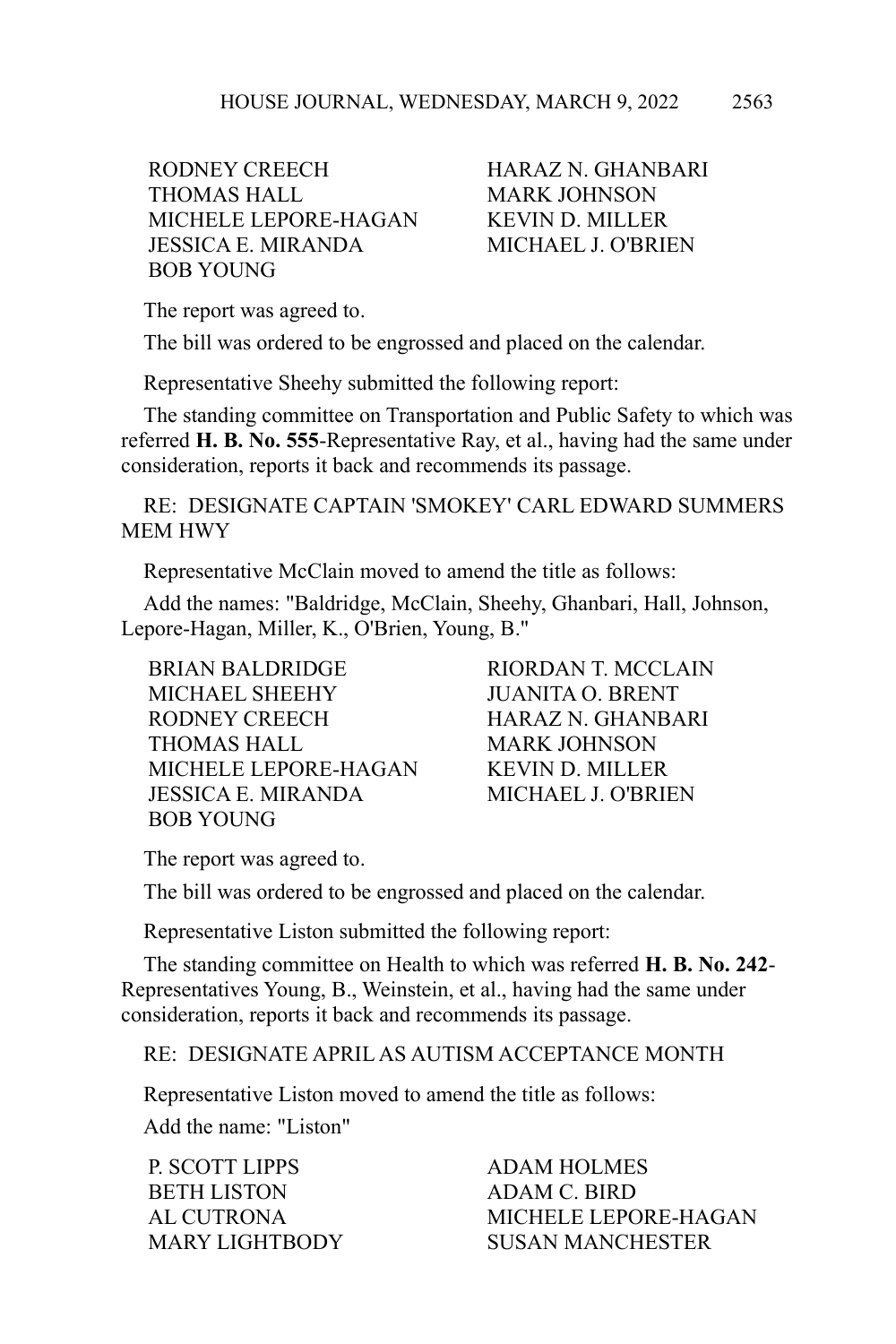ANDREA WHITE TOM YOUNG

PHIL PLUMMER BRIAN STEWART

The report was agreed to.

The bill was ordered to be engrossed and placed on the calendar.

Representative Liston submitted the following report:

The standing committee on Health to which was referred **H. B. No. 537**- Representative Abrams, having had the same under consideration, reports it back and recommends its passage.

RE: DESIGNATE CHOLANGIOCARCINOMA AWARENESS DAY

Representative Liston moved to amend the title as follows:

Add the name: "Liston"

| P. SCOTT LIPPS        |
|-----------------------|
| <b>BETH LISTON</b>    |
| AL CUTRONA            |
| <b>MARY LIGHTBODY</b> |
| PHIL PLUMMER          |
| <b>ANDREA WHITE</b>   |

**ADAM HOLMES** ADAM C. BIRD MICHELE LEPORE-HAGAN **SUSAN MANCHESTER BRIAN STEWART** TOM YOUNG

The report was agreed to.

The bill was ordered to be engrossed and placed on the calendar.

Representative Lepore-Hagan submitted the following report:

The standing committee on Commerce and Labor to which was referred **S. B. No. 47**-Senators Brenner, Peterson, et al., having had the same under consideration, reports it back as a substitute bill and recommends its passage.

RE: EXCEPTS CERTAIN TASKS FROM OVERTIME PAY REQUIREMENTS

DICK STEIN MARK JOHNSON AL CUTRONA MARK FRAIZER JAMES M. HOOPS DON JONES GAYLE MANNING BILL ROEMER

The following members voted "NO"

JUANITA O. BRENT SHAYLA L. DAVIS MONIQUE SMITH

MICHELE LEPORE-HAGAN WILLIS E. BLACKSHEAR, JR.

The report was agreed to.

The bill was ordered to be engrossed and placed on the calendar.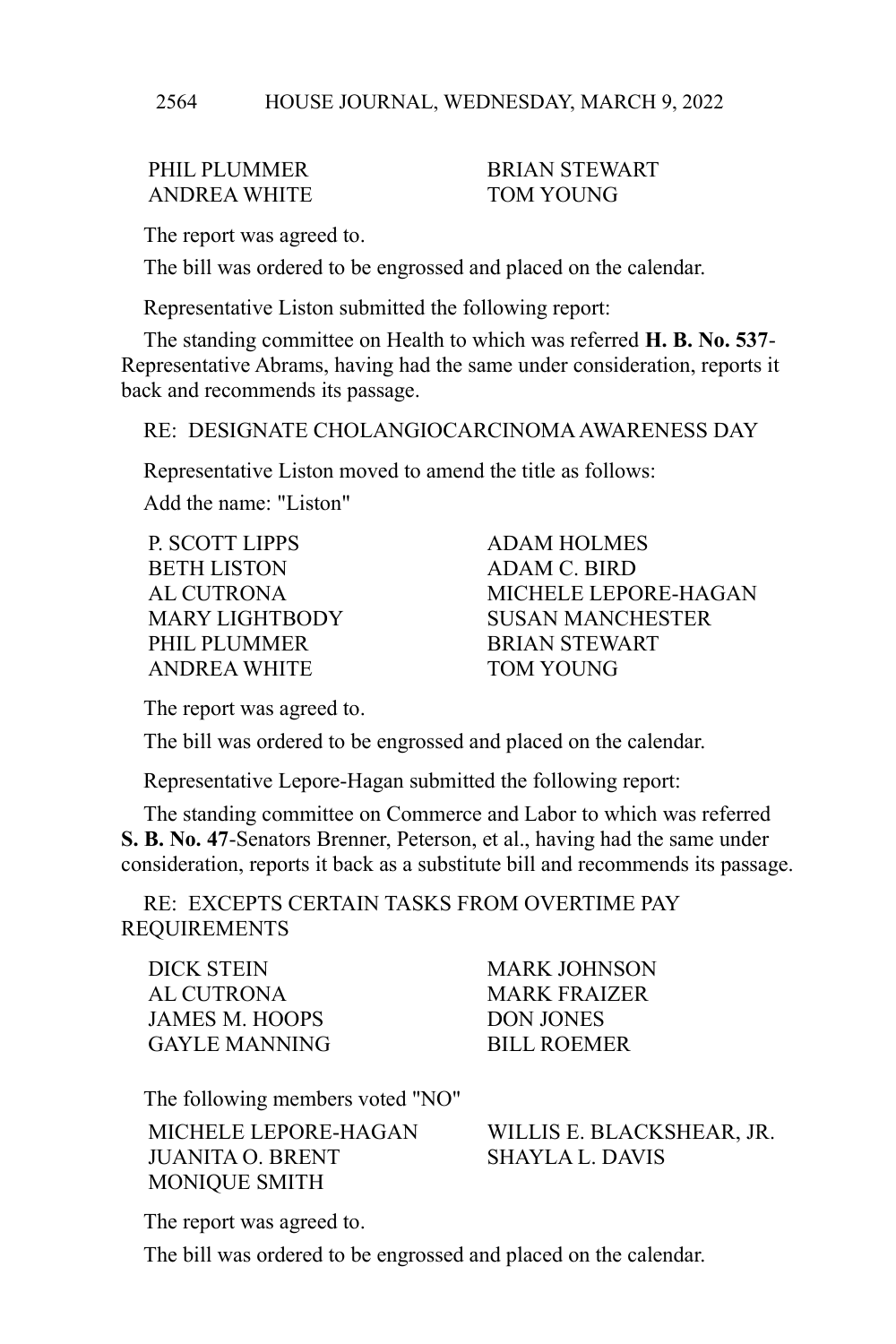# **MOTIONS AND RESOLUTIONS**

Representative Ginter moved that the following resolution be brought up for immediate adoption, read by title only, and spread upon the pages of the journal.

The motion was agreed to.

The question being on the adoption of the resolution, reading as follows:

#### **H. R. No. 202**-Speaker Cupp

Relative to the election of Shawn Stevens to fill the vacancy in the membership of the House of Representatives created by the resignation of Rick Carfagna of the 68th House District.

WHEREAS, Section 11 of Article II of the Ohio Constitution provides for the filling of a vacancy in the membership of the House of Representatives by election by the members of the House of Representatives who are affiliated with the same political party as the person last elected to the seat which has become vacant; and

WHEREAS, Rick Carfagna of the 68th House District, has resigned as a member of the House of Representatives of the 134th General Assembly effective February 27, 2022, thus creating a vacancy in the House of Representatives; therefore be it

RESOLVED, By the members of the House of Representatives who are affiliated with the Republican party that Shawn Stevens, Republican, having the qualifications set forth in the Ohio Constitution and the laws of Ohio to be a member of the House of Representatives from the 68th House District, is hereby elected, effective March 9, 2022, pursuant to Section 11 of Article II of the Ohio Constitution, as a member of the House of Representatives from the 68th House District, to fill the vacancy created by the unexpired portion of the term of said Rick Carfagna ending on December 31, 2022; and be it further

RESOLVED, That a copy of this resolution be spread upon the pages of the Journal of the House of Representatives together with the yeas and nays of the members of the House of Representatives affiliated with the Republican party voting on the resolution, and that the Clerk of the House of Representatives shall certify the resolution and vote on its adoption to the Secretary of State.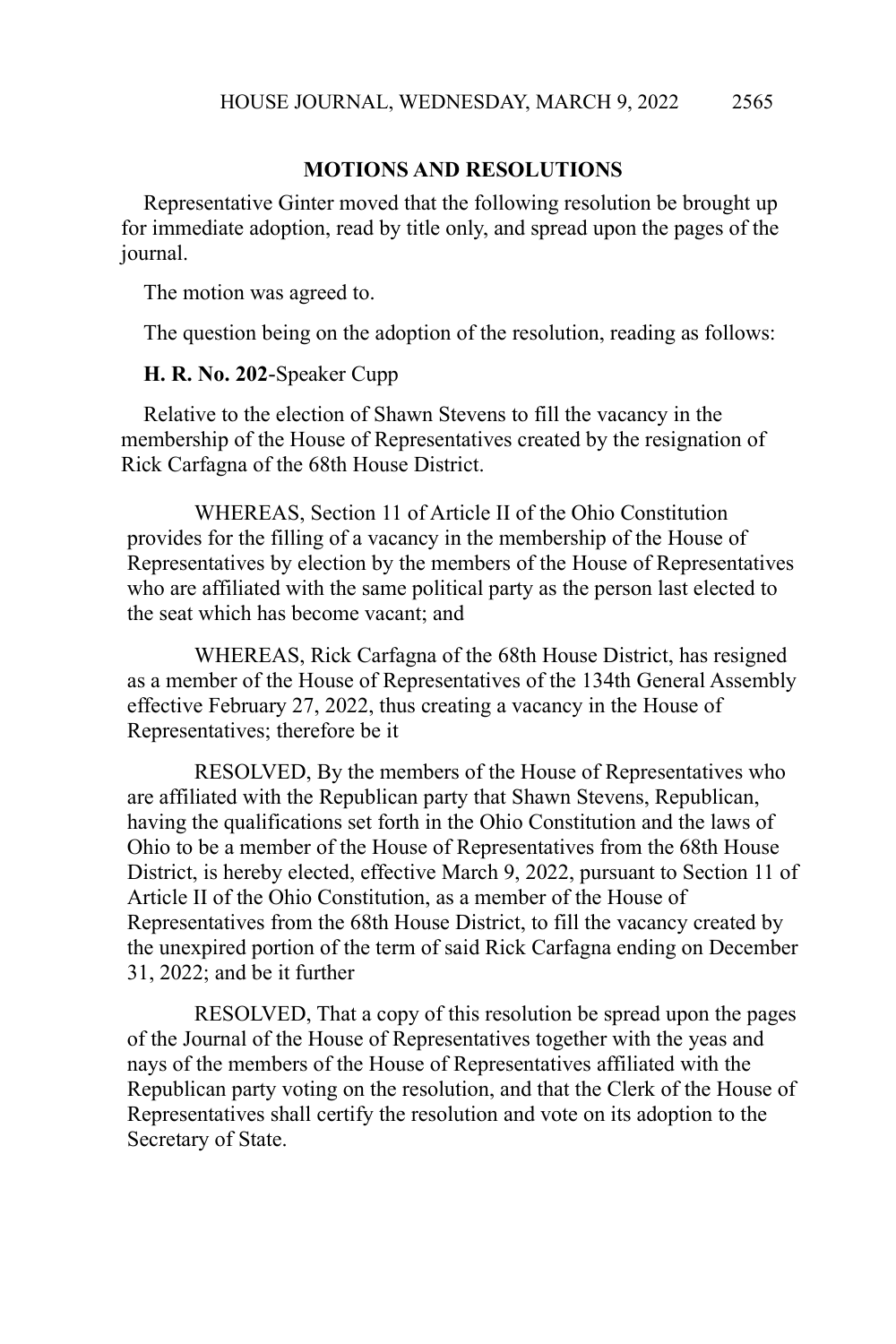The question being, "Shall the resolution be adopted?"

The yeas and nays were taken and resulted – yeas 58, nays 2, as follows:

Those who voted in the affirmative were: Representatives

| Abrams     | Baldridge  | <b>Bird</b>  | <b>Brinkman</b> |
|------------|------------|--------------|-----------------|
| Callender  | Carruthers | Click        | Creech          |
| Cross      | Cutrona    | Edwards      | Fraizer         |
| Ghanbari   | Ginter     | Grendell     | Gross           |
| Hall       | Hillyer    | Holmes       | Hoops           |
| John       | Johnson    | Jones        | Jordan          |
| Kick       | Koehler    | Lampton      | Lanese          |
| LaRe       | Lipps      | Loychik      | Manchester      |
| Manning    | McClain    | Merrin       | Miller, K.      |
| Oelslager  | Patton     | Pavliga      | Plummer         |
| Ray        | Richardson | Riedel       | Roemer          |
| Schmidt    | Seitz      | <b>Stein</b> | <b>Stephens</b> |
| Stewart    | Stoltzfus  | Swearingen   | White           |
| Wiggam     | Wilkin     | Young, B.    | Young, T.       |
| Zeltwanger |            |              | $Cupp-58$       |

Representatives Dean and Ferguson voted in the negative-2.

The resolution was adopted.

Mr. Stevens was escorted to the bar of the House by Representatives Kick, Lanese, Oelslager, Jarrells, and Lightbody, took the oath of office administered by Speaker Cupp, and entered upon the discharge of his duties.

State of Ohio

County of Franklin

I, Shawn Stevens, do solemnly swear to support the Constitution of the United States and the Constitution of the State of Ohio, and faithfully to discharge and perform all duties incumbent upon me as a member of the Ohio House of Representatives, according to the best of my ability and understanding; and this I do as I shall answer unto God.

> /s/ SHAWN STEVENS Shawn Stevens

Sworn to and subscribed before me this 9th day of March, 2022.

/s/ ROBERT R. CUPP

Robert R. Cupp Speaker House District 4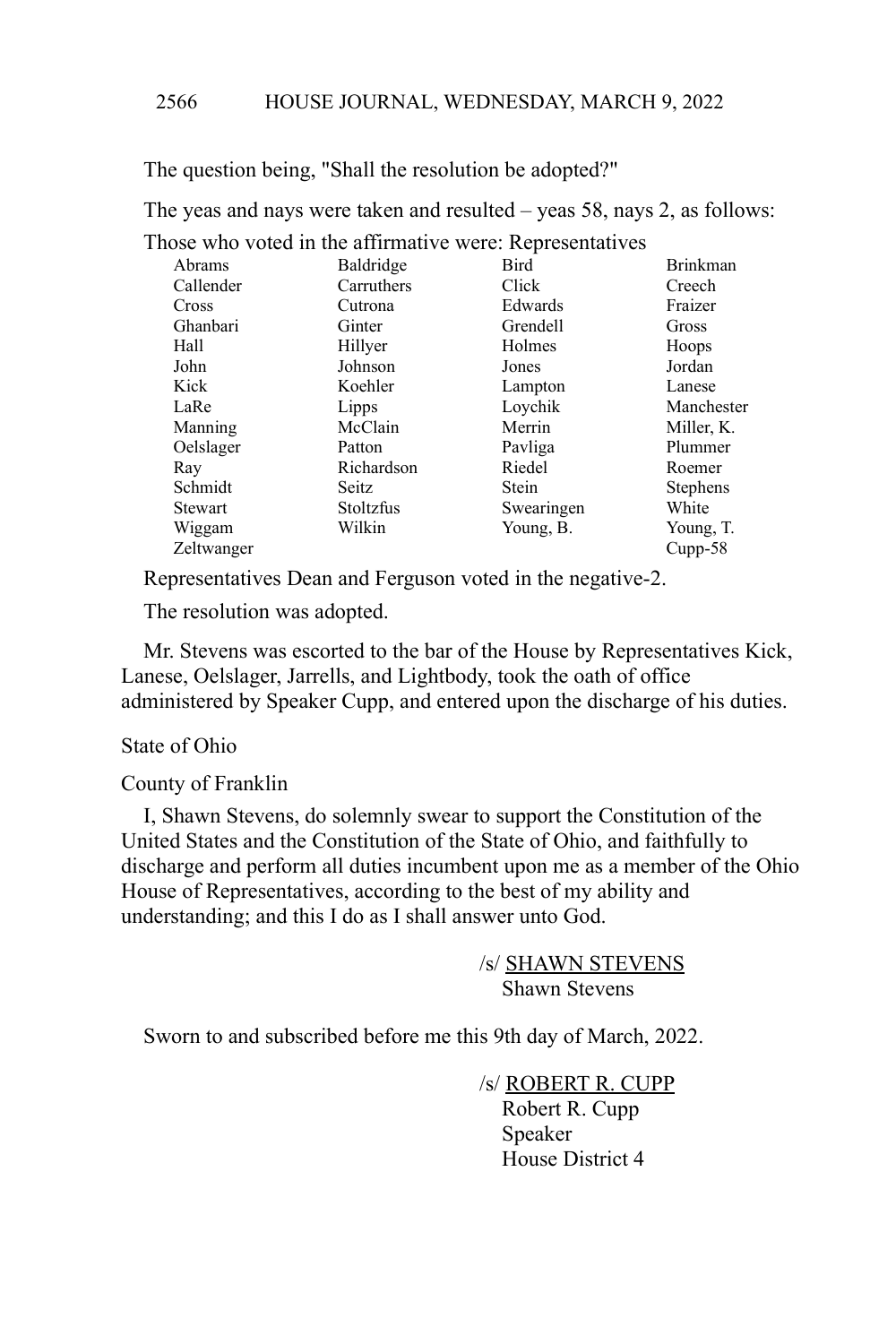Representative Ginter moved that the following resolution be brought up for immediate adoption, read by title only, and spread upon the pages of the journal.

The motion was agreed to.

The question being on the adoption of the resolution, reading as follows:

**H. R. No. 203**-Speaker Cupp, Representative Russo

Relative to travel allowance.

WHEREAS, Section 101.27 of the Revised Code provides that each member receive a travel reimbursement based upon the mileage from and to the member's place of residence, by the most direct highway route of public travel to and from the seat of government; therefore be it

RESOLVED, That the Chief Administrative Officer of the House of Representatives is hereby authorized to pay the following member's travel allowance based upon their round-trip mileage as set opposite their name and district number:

| Member's Name   | District Number | Round-Trip Mileage |
|-----------------|-----------------|--------------------|
| Shayla L. Davis |                 | 276                |

The question being, "Shall the resolution be adopted?"

The yeas and nays were taken and resulted – yeas 90, nays 0, as follows:

Those who voted in the affirmative were: Representatives

| Abrams       | Baldridge      | Bird       | Blackshear      |
|--------------|----------------|------------|-----------------|
| Boggs        | Boyd           | Brent      | <b>Brinkman</b> |
| <b>Brown</b> | Click          | Creech     | Cross           |
| Crossman     | Cutrona        | Davis      | Dean            |
| Denson       | Edwards        | Ferguson   | Fowler Arthur   |
| Fraizer      | Galonski       | Ghanbari   | Ginter          |
| Grendell     | Gross          | Hall       | Hicks-Hudson    |
| Holmes       | Hoops          | Humphrey   | Ingram          |
| Jarrells     | John           | Johnson    | Jones           |
| Kelly        | Kick           | Koehler    | Lampton         |
| Lanese       | LaRe           | Leland     | Lepore-Hagan    |
| Lightbody    | Lipps          | Liston     | Loychik         |
| Manchester   | Manning        | McClain    | Merrin          |
| Miller, A.   | Miller, J.     | Miller, K. | Miranda         |
| Oelslager    | Pavliga        | Plummer    | Ray             |
| Richardson   | Riedel         | Roemer     | Russo           |
| Schmidt      | Seitz          | Sheehy     | Skindell        |
| Smith, K.    | Smith, M.      | Sobecki    | Stein           |
| Stephens     | <b>Stevens</b> | Stewart    | Stoltzfus       |
| Swearingen   | Sweeney        | Sykes      | <b>Troy</b>     |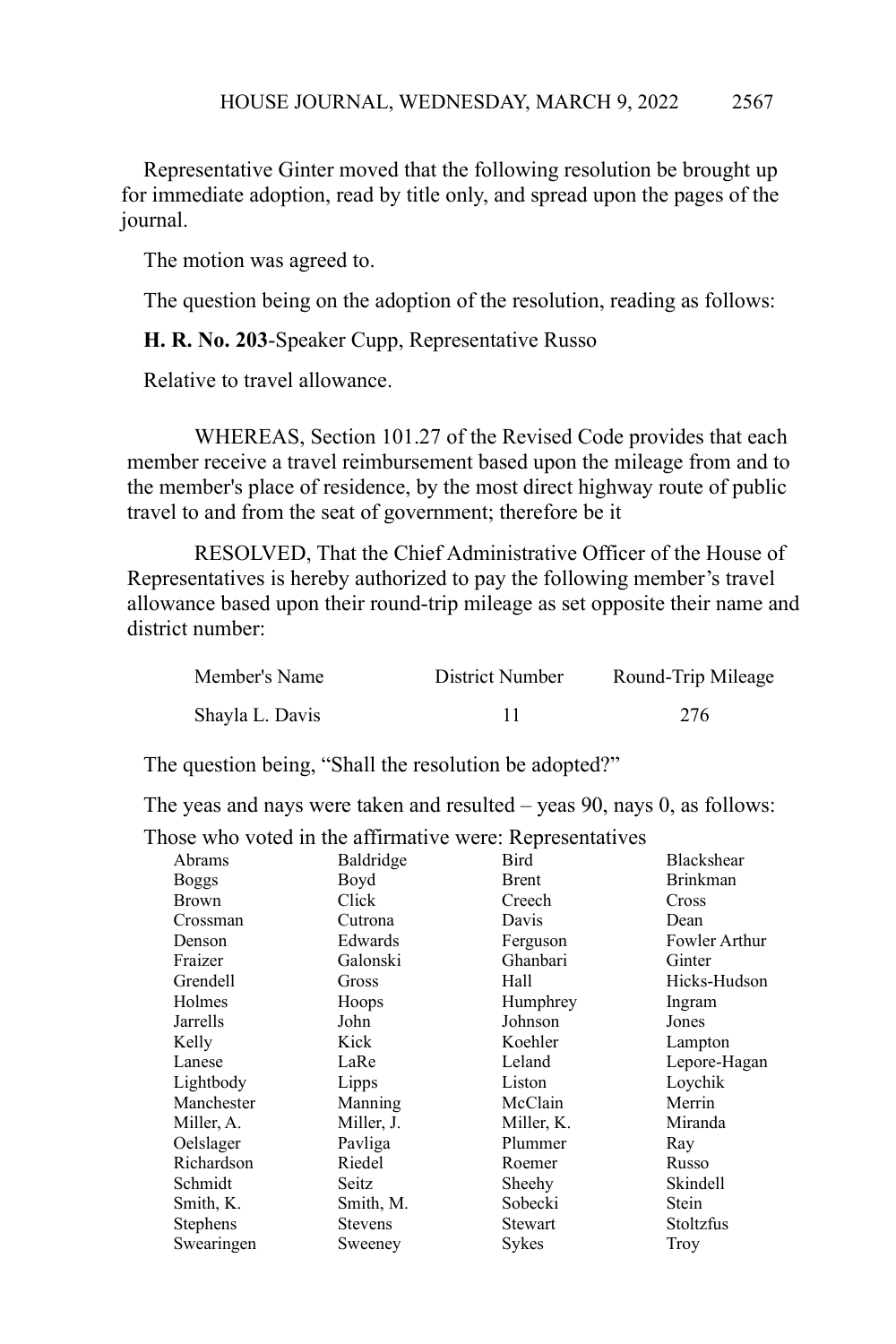| Upchurch   | Weinstein | West      | White         |
|------------|-----------|-----------|---------------|
| Wiggam     | Wilkin    | Young, B. | Young, T.     |
| Zeltwanger |           |           | $C$ upp- $90$ |

The resolution was adopted.

Representative Jones moved that majority party members asking leave to be absent or absent the week of Wednesday, March 9, 2022, be excused, so long as a written request is on file in the majority leadership offices.

The motion was agreed to.

Representative Miranda moved that minority party members asking leave to be absent or absent the week of Wednesday, March 9, 2022, be excused, so long as a written request is on file in the minority leadership offices.

The motion was agreed to.

#### **BILLS FOR THIRD CONSIDERATION**

Representative Ginter moved that House Rule 65 be suspended and that **Sub. S. B. No. 11**-Senator Brenner, et al. be taken up for immediate consideration.

The question being, shall the motion be agreed to?

The motion was agreed to without objection.

#### **Sub. S. B. No. 11**-Senator Brenner.

Cosponsors: Senators Huffman, S., Antonio, Blessing, Cirino, Craig, Dolan, Gavarone, Hackett, Hoagland, Hottinger, Johnson, Kunze, Maharath, Peterson, Reineke, Roegner, Schaffer, Sykes, Thomas, Williams, Wilson, Yuko Representatives Liston, Lightbody, West

To amend section 3319.087 and to enact section 5.2530 of the Revised Code and to amend Section 291.60 of H.B. 110 of the 134th General Assembly to designate February 7 to 14 as "Congenital Heart Defect Awareness Week"; to make changes regarding paid leave for Juneteenth day for all regular nonteaching school employees; to make changes to the Frontline Health Care Worker Education, Training, and Certification Pilot Program; and to make an appropriation., was taken up for consideration the third time.

The question being, "Shall the bill pass?"

The yeas and nays were taken and resulted – yeas 95, nays 0, as follows:

Those who voted in the affirmative were: Representatives

| Abrams | Baldridge | Bird         | Blackshear      |
|--------|-----------|--------------|-----------------|
| Boggs  | Bovd      | <b>Brent</b> | <b>Brinkman</b> |
| Brown  | Callender | Carruthers   | Click           |
| Creech | Cross     | Crossman     | Cutrona         |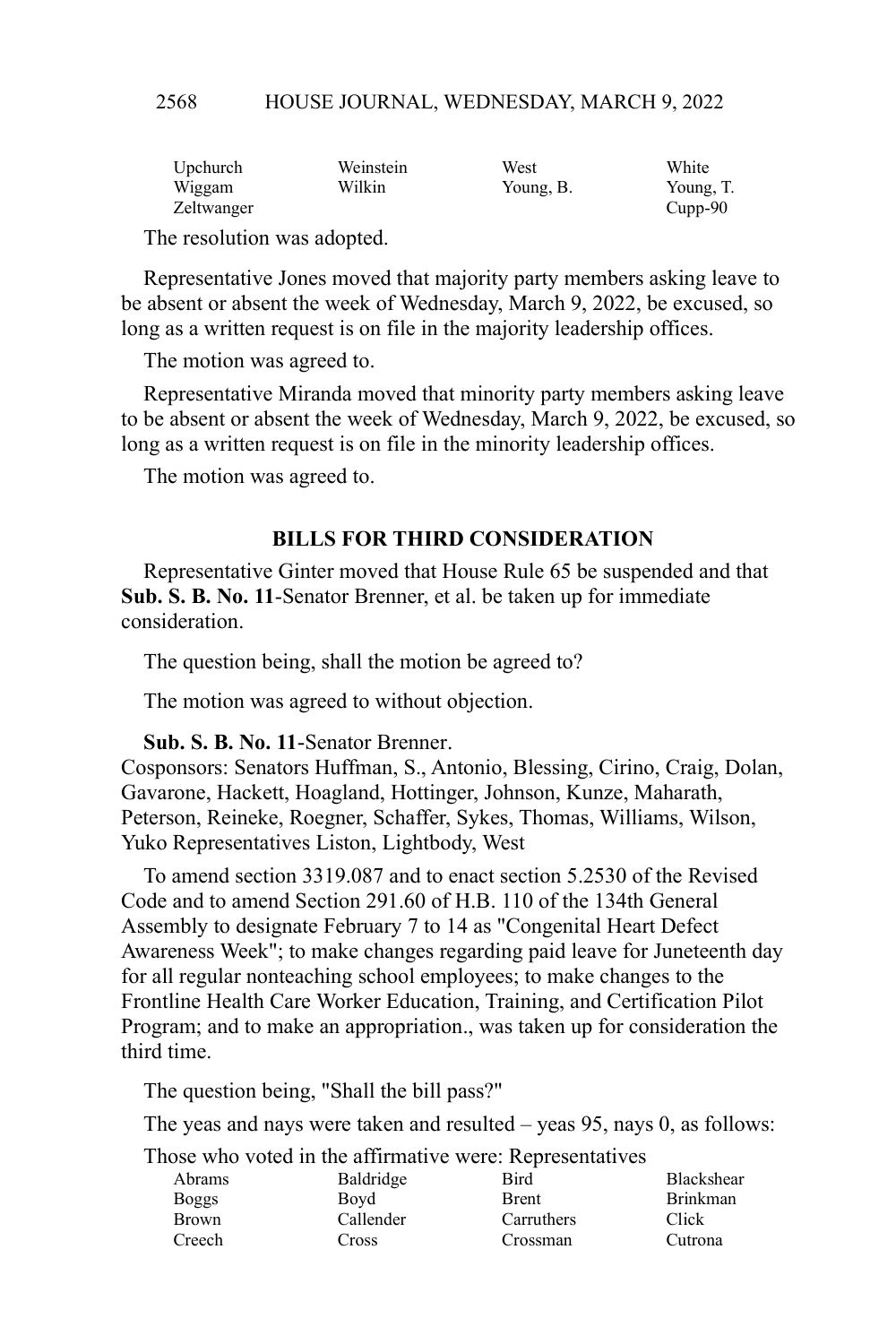| Davis      | Dean          | Denson          | Edwards        |
|------------|---------------|-----------------|----------------|
| Ferguson   | Fowler Arthur | Fraizer         | Galonski       |
| Ghanbari   | Ginter        | Grendell        | Gross          |
| Hall       | Hicks-Hudson  | Hillyer         | Holmes         |
| Hoops      | Humphrey      | Ingram          | Jarrells       |
| John       | Johnson       | Jones           | Jordan         |
| Kelly      | Kick          | Koehler         | Lampton        |
| Lanese     | LaRe          | Leland          | Lepore-Hagan   |
| Lightbody  | Lipps         | Liston          | Lovchik        |
| Manchester | Manning       | McClain         | Merrin         |
| Miller, A. | Miller, J.    | Miller, K.      | Miranda        |
| Oelslager  | Patton        | Pavliga         | Plummer        |
| Ray        | Richardson    | Riedel          | Robinson       |
| Roemer     | Russo         | Schmidt         | Seitz          |
| Sheehy     | Skindell      | Smith, K.       | Smith, M.      |
| Sobecki    | Stein         | <b>Stephens</b> | <b>Stevens</b> |
| Stewart    | Stoltzfus     | Swearingen      | Sweeney        |
| Sykes      | Troy          | Upchurch        | Weinstein      |
| West       | White         | Wilkin          | Young, B.      |
| Young, T.  | Zeltwanger    |                 | Cupp-95        |

The bill passed.

Representative Lipps moved to amend the title as follows:

Add the names: "Blackshear, Boggs, Boyd, Brent, Brown, Carruthers, Cross, Crossman, Davis, Denson, Galonski, Ginter, Hicks-Hudson, Hillyer, Humphrey, Ingram, Jarrells, Lampton, Leland, Lepore-Hagan, Lipps, Manning, Miller, A., Miller, J., Miranda, Oelslager, Patton, Pavliga, Russo, Sheehy, Smith, K., Smith, M., Sobecki, Upchurch, Weinstein, White, Young, T., Speaker Cupp."

The motion was agreed to and the title so amended.

The title as amended was agreed to.

**Am. H. B. No. 487**-Representative Young, T.

Cosponsors: Representatives Ray, Seitz, White.

To amend sections 3505.13 and 3505.14 of the Revised Code to change the bidding process for contracts for ballot printing, to eliminate the requirement that all contracts for ballots for Ohio elections are rewarded to vendors within the state and printed within the state, and to declare an emergency, was taken up for consideration the third time.

The question being, "Shall the emergency clause stand as part of the bill?"

Representative Ginter moved that **Am. H. B. No. 487**-Representative Young, T., be informally passed and that it be taken up for consideration on: Wednesday, March 23, 2022.

The motion was agreed to without objection.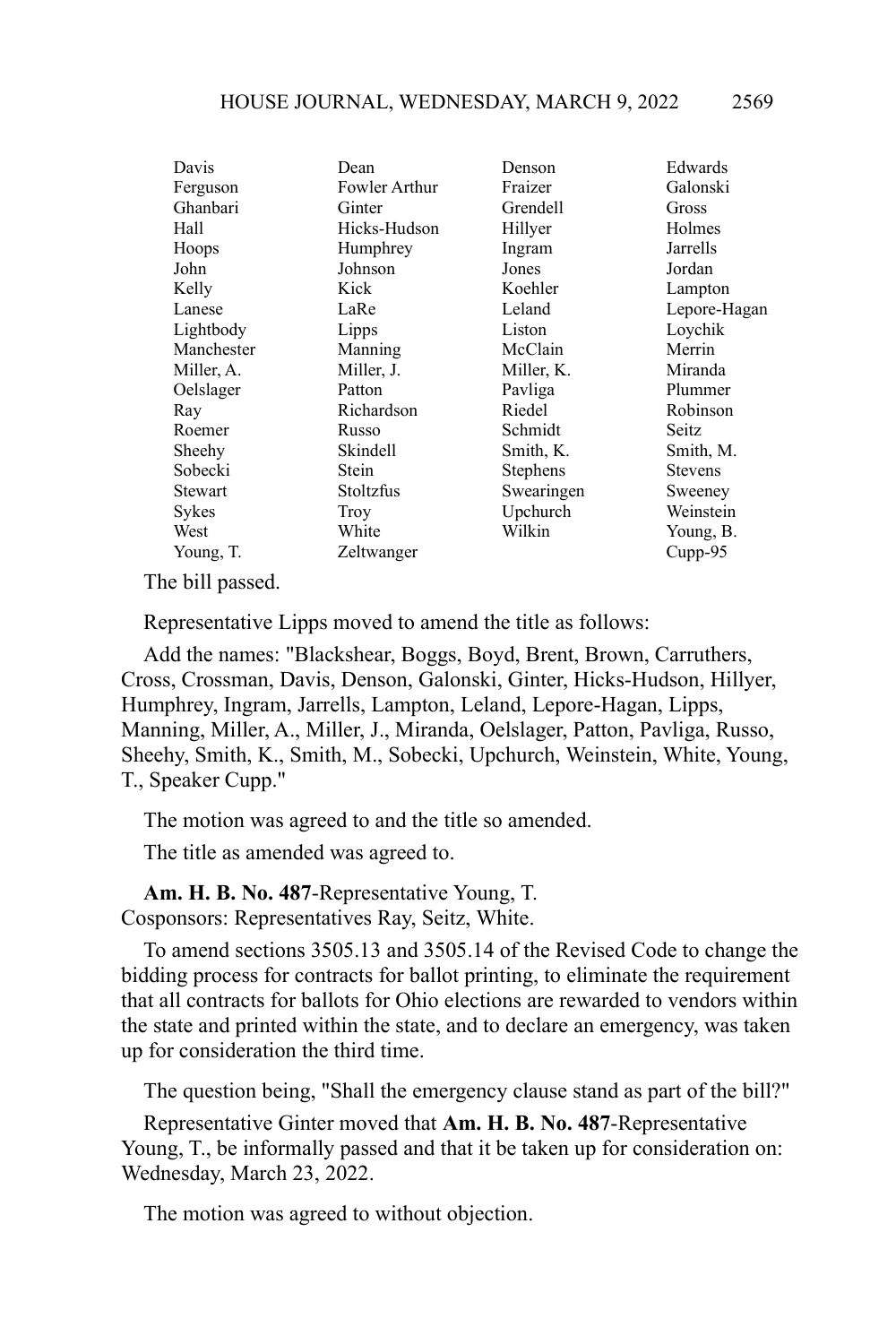#### **Sub. H. B. No. 518**-Representative Hoops.

To amend sections 1901.01, 1901.02, 1901.021, 1901.03, 1901.08, 1901.181, 1901.311, 1901.34, and 1907.11 of the Revised Code to create the Fulton County Municipal Court in Wauseon on January 1, 2024, to establish one full-time judgeship in that court, to abolish the Fulton County County Court on that date, to provide for the election for the Fulton County Municipal Court of one full-time judge in 2023, to expand the jurisdiction of the Housing Division of the Toledo Municipal Court, and relative to the Hamilton County Municipal Court, was taken up for consideration the third time.

The question being, "Shall the bill pass?"

The yeas and nays were taken and resulted – yeas 96, nays 0, as follows:

|                 | Those who voted in the affirmative were: Representatives |              |                   |
|-----------------|----------------------------------------------------------|--------------|-------------------|
| Abrams          | Baldridge                                                | <b>Bird</b>  | <b>Blackshear</b> |
| <b>Boggs</b>    | Boyd                                                     | <b>Brent</b> | <b>Brinkman</b>   |
| <b>Brown</b>    | Callender                                                | Carruthers   | Click             |
| Creech          | Cross                                                    | Crossman     | Cutrona           |
| Davis           | Dean                                                     | Denson       | Edwards           |
| Ferguson        | Fowler Arthur                                            | Fraizer      | Galonski          |
| Ghanbari        | Ginter                                                   | Grendell     | Gross             |
| Hall            | Hicks-Hudson                                             | Hillyer      | <b>Holmes</b>     |
| Hoops           | Humphrey                                                 | Ingram       | Jarrells          |
| John            | Johnson                                                  | Jones        | Jordan            |
| Kelly           | Kick                                                     | Koehler      | Lampton           |
| Lanese          | LaRe                                                     | Leland       | Lepore-Hagan      |
| Lightbody       | Lipps                                                    | Liston       | Lovchik           |
| Manchester      | Manning                                                  | McClain      | Merrin            |
| Miller, A.      | Miller, J.                                               | Miller, K.   | Miranda           |
| Oelslager       | Patton                                                   | Pavliga      | Plummer           |
| Ray             | Richardson                                               | Riedel       | Robinson          |
| Roemer          | Russo                                                    | Schmidt      | <b>Seitz</b>      |
| Sheehy          | Skindell                                                 | Smith, K.    | Smith, M.         |
| Sobecki         | Stein                                                    | Stephens     | <b>Stevens</b>    |
| Stewart         | Stoltzfus                                                | Swearingen   | Sweeney           |
| Sykes           | Troy                                                     | Upchurch     | Weinstein         |
| West            | White                                                    | Wiggam       | Wilkin            |
| Young, B.       | Young, T.                                                | Zeltwanger   | Cupp-96           |
| The hill nossed |                                                          |              |                   |

The bill passed.

Representative Hoops moved to amend the title as follows:

Add the names: "Abrams, Baldridge, Boyd, Carruthers, Denson, Fraizer, Galonski, Hicks-Hudson, Ingram, Lanese, Miller, J., Miller, K., Riedel, Russo, Seitz, Sobecki, Stephens, West, White."

The motion was agreed to and the title so amended.

The title as amended was agreed to.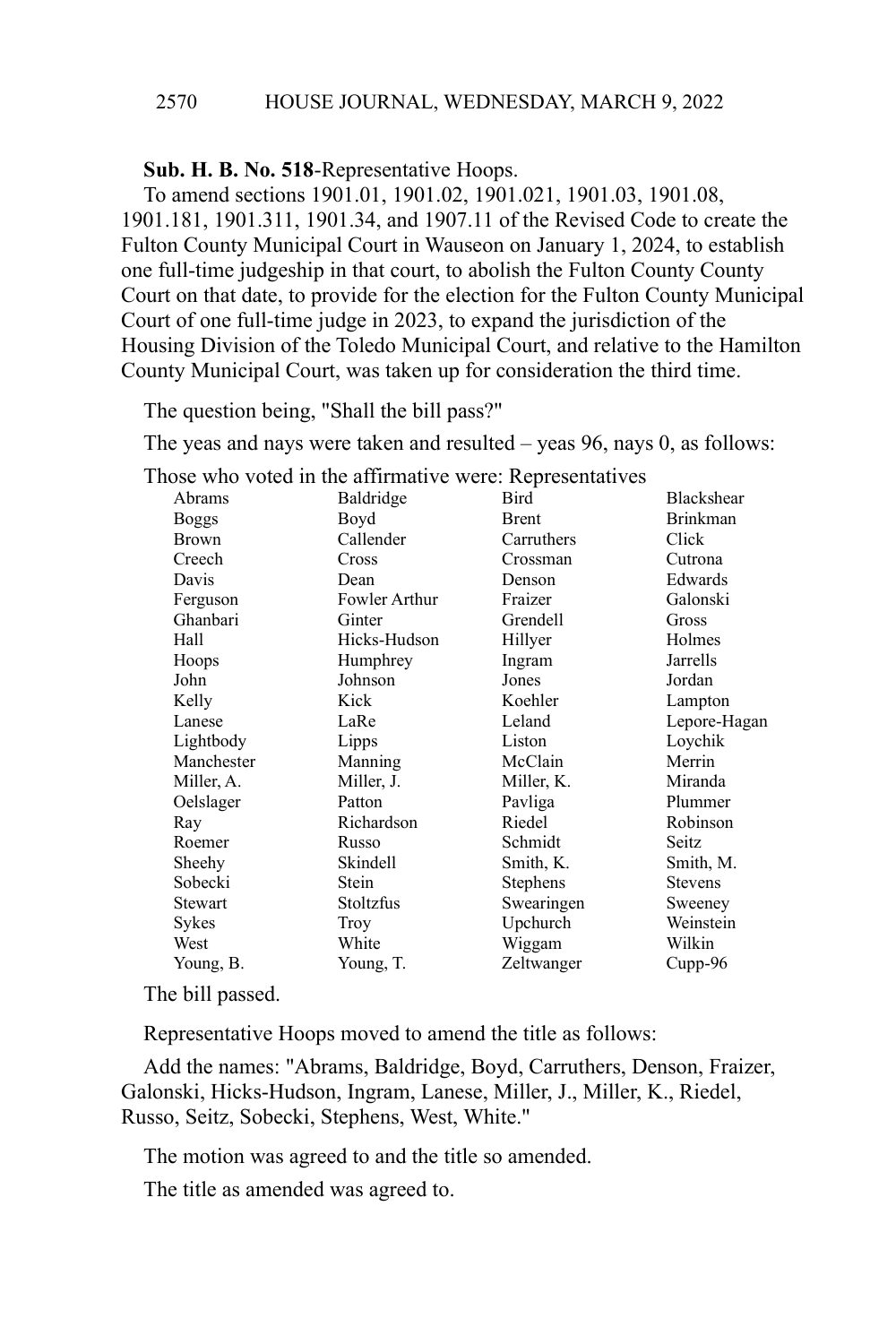**H. B. No. 531**-Representative Ghanbari.

Cosponsors: Representatives Smith, K., Galonski, Leland.

To amend sections 167.05 and 309.09 of the Revised Code to allow a county prosecutor to provide legal services to a metropolitan planning organization, regional transportation planning organization, or regional council of governments, was taken up for consideration the third time.

The question being, "Shall the bill pass?"

The yeas and nays were taken and resulted – yeas 96, nays 0, as follows:

| Abrams       | Baldridge     | Bird         | <b>Blackshear</b> |
|--------------|---------------|--------------|-------------------|
| <b>Boggs</b> | Boyd          | <b>Brent</b> | <b>Brinkman</b>   |
| <b>Brown</b> | Callender     | Carruthers   | Click             |
| Creech       | Cross         | Crossman     | Cutrona           |
| Davis        | Dean          | Denson       | Edwards           |
|              |               |              |                   |
| Ferguson     | Fowler Arthur | Fraizer      | Galonski          |
| Ghanbari     | Ginter        | Grendell     | Gross             |
| Hall         | Hicks-Hudson  | Hillyer      | Holmes            |
| Hoops        | Humphrey      | Ingram       | Jarrells          |
| John         | Johnson       | Jones        | Jordan            |
| Kelly        | Kick          | Koehler      | Lampton           |
| Lanese       | LaRe          | Leland       | Lepore-Hagan      |
| Lightbody    | Lipps         | Liston       | Loychik           |
| Manchester   | Manning       | McClain      | Merrin            |
| Miller, A.   | Miller, J.    | Miller, K.   | Miranda           |
| Oelslager    | Patton        | Pavliga      | Plummer           |
| Ray          | Richardson    | Riedel       | Robinson          |
| Roemer       | Russo         | Schmidt      | Seitz             |
| Sheehy       | Skindell      | Smith, K.    | Smith, M.         |
| Sobecki      | Stein         | Stephens     | <b>Stevens</b>    |
| Stewart      | Stoltzfus     | Swearingen   | Sweeney           |
| Sykes        | Troy          | Upchurch     | Weinstein         |
| West         | White         | Wiggam       | Wilkin            |
| Young, B.    | Young, T.     | Zeltwanger   | $Cupp-96$         |
|              |               |              |                   |

Those who voted in the affirmative were: Representatives

The bill passed.

Representative Ghanbari moved to amend the title as follows:

Add the names: "Abrams, Baldridge, Bird, Carruthers, Cutrona, Fraizer, Grendell, Hillyer, John, Lampton, Lanese, LaRe, Loychik, Miller, A., Miller, J., Patton, Russo, Schmidt, Seitz, Young, T."

The motion was agreed to and the title so amended.

The title as amended was agreed to.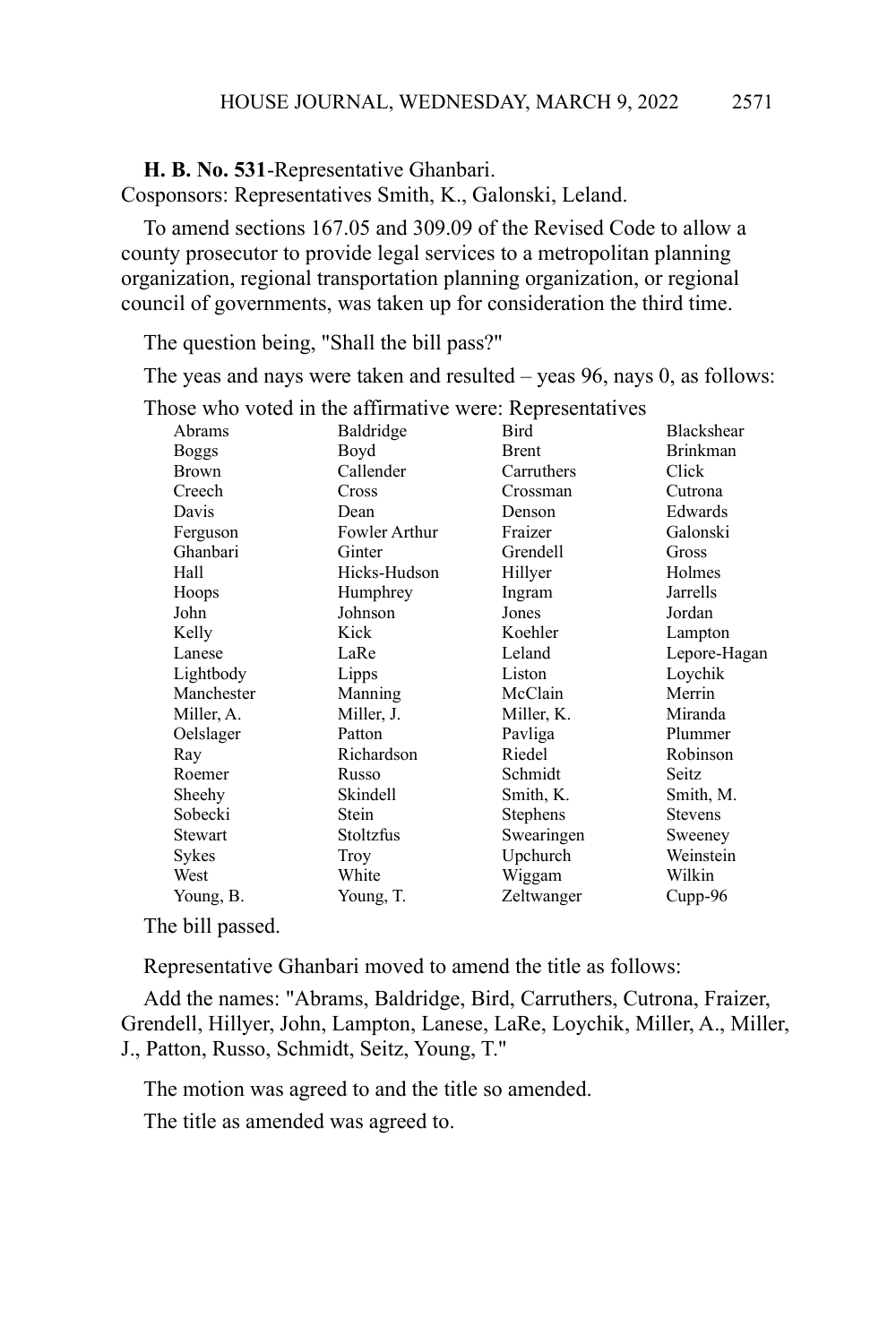#### Message from the Senate

Mr. Speaker:

I am directed to inform the House of Representatives that the Senate has concurred in the passage of the following bill:

#### **Am. H. B. No. 188** - Representatives Lampton, Cross

Cosponsors: Representatives Seitz, Ingram, Young, T., Riedel, LaRe, Ginter, Kick, Carfagna, Abrams, Baldridge, Blackshear, Boggs, Brent, Brown, Callender, Carruthers, Click, Crawley, Crossman, Denson, Edwards, Fraizer, Galonski, Ghanbari, Gross, Hall, Hillyer, Hoops, Howse, Jarrells, John, Johnson, Jones, Lanese, Leland, Lepore-Hagan, Lightbody, Loychik, Manning, Miller, A., Miller, J., Miranda, O'Brien, Oelslager, Plummer, Ray, Richardson, Robinson, Roemer, Russo, Schmidt, Sheehy, Skindell, Sobecki, Stein, Sweeney, Troy, Upchurch, Weinstein, West, White, Speaker Cupp Senators Maharath, Blessing, Brenner, Cirino, Craig, Fedor, Gavarone, Hackett, Hoagland, Hottinger, Huffman, S., Johnson, Manning, McColley, O'Brien, Peterson, Reineke, Roegner, Schaffer, Thomas, Wilson, Yuko

To enact section 3901.80 of the Revised Code to prohibit insurers from discriminating against living organ donors, to modify procedures for uniformed services and overseas absent voting in the 2022 primary election, and to declare an emergency.

With the following additional amendments, in which the concurrence of the House is requested.

In line 3 of the title, after "donors" insert ", to modify procedures for uniformed services and overseas absent voting in the 2022 primary election, and to declare an emergency"

After line 21, insert:

"**Section 2.** Notwithstanding any provision of Title XXXV of the Revised Code to the contrary, only for purposes of the 2022 primary election and any special election held on the day of the primary election:

(A) Uniformed services and overseas absent voter's ballots shall be printed and ready for use not later than the first day after the close of voter registration before the election.

(B)(1) A uniformed services or overseas absent voter's ballot that is returned by mail and is received at the office of the board of elections after the close of the polls on Election Day through the twentieth day after the day of the election is eligible to be counted, unless the identification envelope is signed after the close of the polls on Election Day.

(2) Uniformed services or overseas absent voter's ballots that are received at the office of the board of elections after the twentieth day after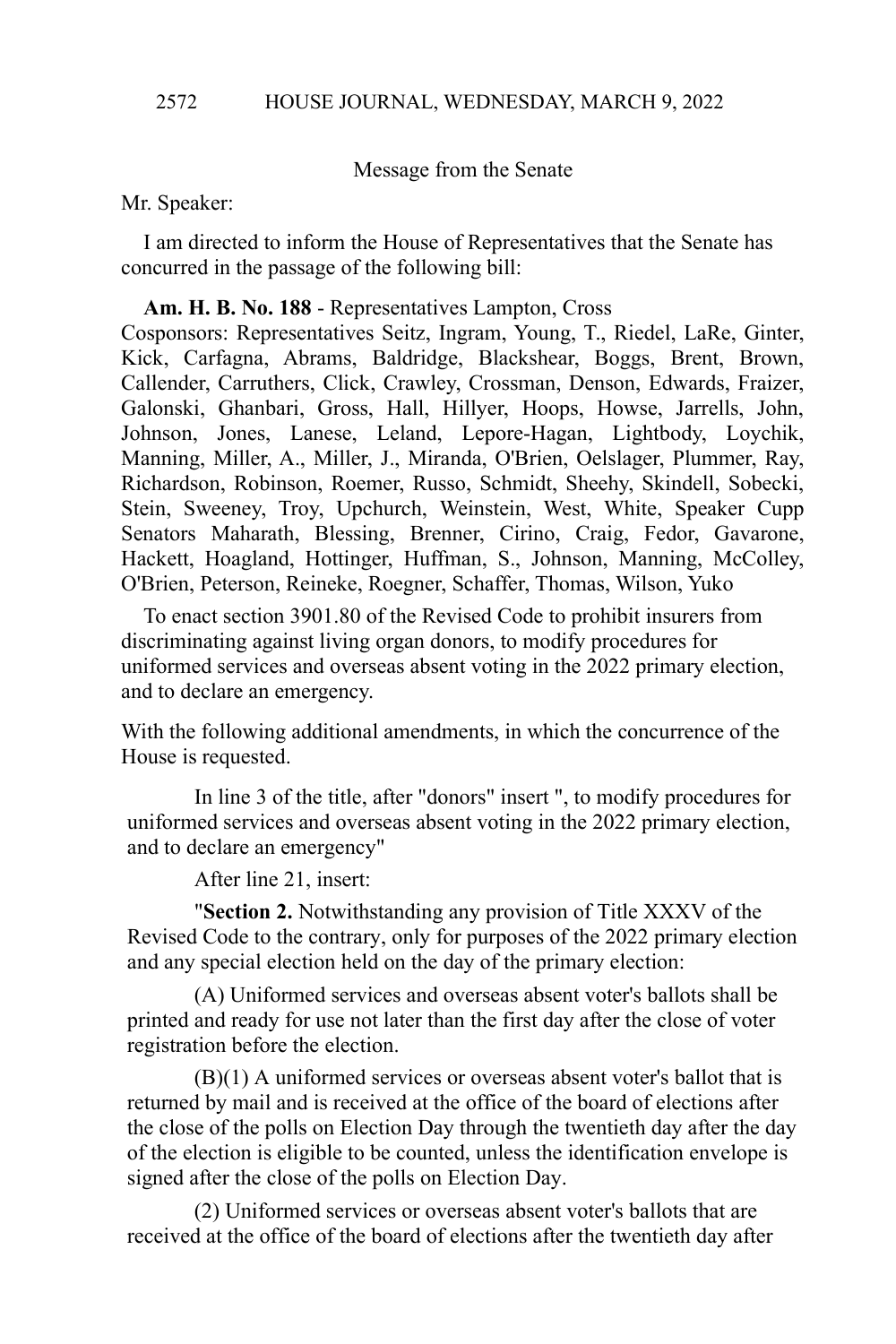the day of the election shall not be counted.

(C) The Secretary of State shall take the steps the Secretary of State determines necessary to expedite the delivery of uniformed services and overseas absent voter's ballots to voters and the return of those ballots to the boards of elections.

(D) Notwithstanding division (G)(4) of Section 4 of H.B. 93 of the 134th General Assembly, the Secretary of State may adjust the deadlines for the boards of elections to conduct the canvass of the election returns as necessary to comply with division (B) of this section.

**Section 3.** Section 2 of this act is hereby declared to be an emergency measure necessary for the immediate preservation of the public peace, health, and safety. The reason for such necessity is to protect the rights of our brave service members, many of whom are defending democracy overseas, to participate fully in our democracy at home. Therefore, Section 2 of this act shall go into immediate effect."

Attest: Vincent L. Keeran, Clerk.

Representative Ginter moved that the Senate amendments to **Am. H. B. No. 188-**Representatives Lampton, Cross, et al., be taken up for immediate consideration.

The motion was agreed to without objection.

The Senate amendments to **Am. H. B. No. 188**-Representatives Lampton, Cross, et al., were taken up for consideration.

**Am. H. B. No. 188 -** Representatives Lampton, Cross. Cosponsors: Representatives Seitz, Ingram, Young, T., Riedel, LaRe, Ginter, Kick, Carfagna, Abrams, Baldridge, Blackshear, Boggs, Brent, Brown, Callender, Carruthers, Click, Crawley, Crossman, Denson, Edwards, Fraizer, Galonski, Ghanbari, Gross, Hall, Hillyer, Hoops, Howse, Jarrells, John, Johnson, Jones, Lanese, Leland, Lepore-Hagan, Lightbody, Loychik, Manning, Miller, A., Miller, J., Miranda, O'Brien, Oelslager, Plummer, Ray, Richardson, Robinson, Roemer, Russo, Schmidt, Sheehy, Skindell, Sobecki, Stein, Sweeney, Troy, Upchurch, Weinstein, West, White, Speaker Cupp Senators Maharath, Blessing, Brenner, Cirino, Craig, Fedor, Gavarone, Hackett, Hoagland, Hottinger, Huffman, S., Johnson, Manning, McColley, O'Brien, Peterson, Reineke, Roegner, Schaffer, Thomas, Wilson, Yuko.

To enact section 3901.80 of the Revised Code to prohibit insurers from discriminating against living organ donors, to modify procedures for uniformed services and overseas absent voting in the 2022 primary election, and to declare an emergency.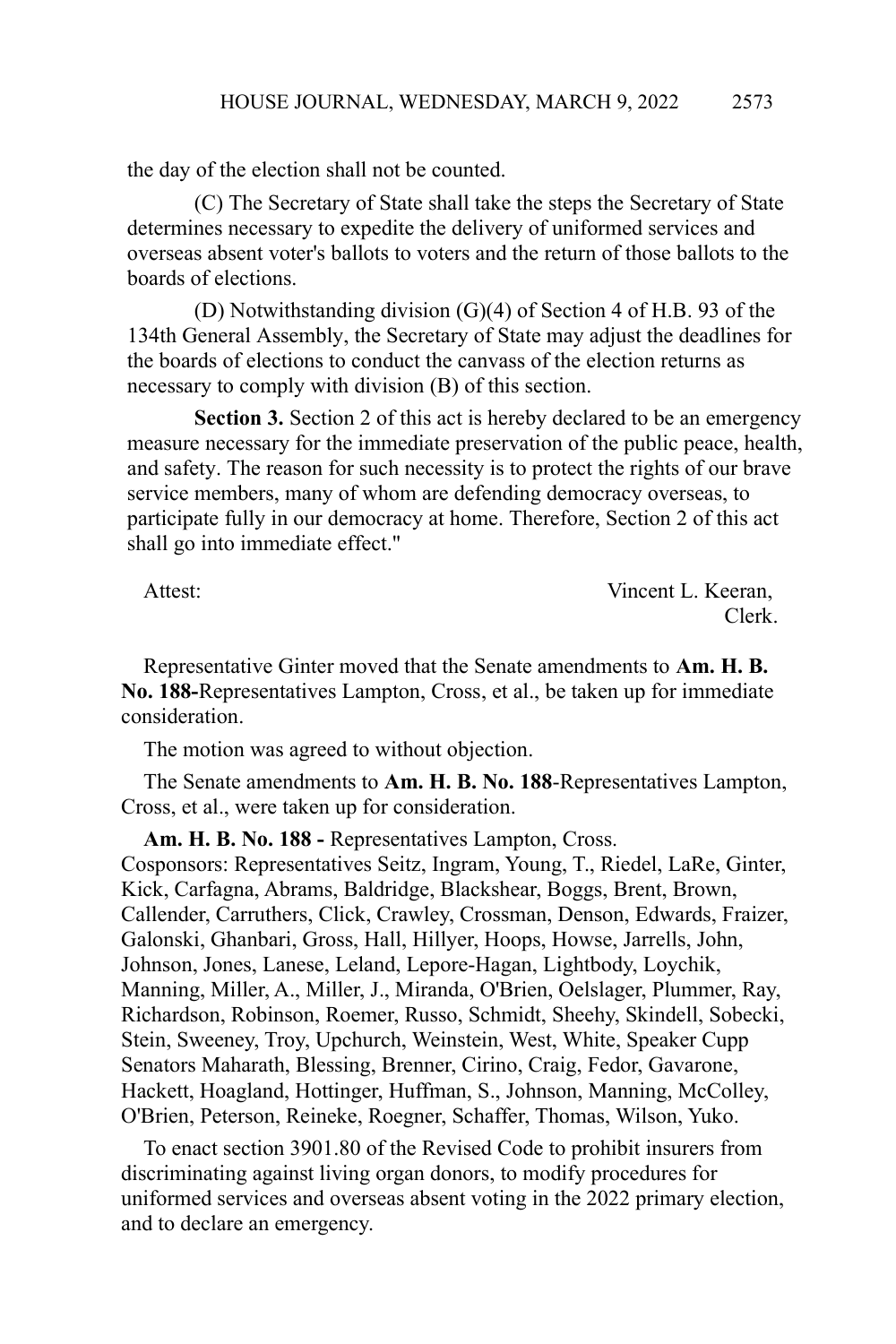#### HOUSE JOURNAL, WEDNESDAY, MARCH 9, 2022 2574

The question being, "Shall the emergency clause stand as part of the bill?" The yeas and nays were taken and resulted – yeas 55, nays 41, as follows:

|                  |                   | Those who voted in the affirmative were: Representatives |                |
|------------------|-------------------|----------------------------------------------------------|----------------|
| Baldridge        | <b>Bird</b>       | <b>Brinkman</b>                                          | Callender      |
| Carruthers       | Click             | Creech                                                   | Cross          |
| Cutrona          | Dean              | Edwards                                                  | Ferguson       |
| Fowler Arthur    | Fraizer           | Ghanbari                                                 | Grendell       |
| Gross            | Hall              | Hillyer                                                  | Holmes         |
| Hoops            | John              | Johnson                                                  | Jordan         |
| Kick             | Koehler           | Lampton                                                  | Lanese         |
| LaRe             | Lipps             | Loychik                                                  | Manchester     |
| Manning          | McClain           | Merrin                                                   | Miller, K.     |
| Patton           | Pavliga           | Plummer                                                  | Ray            |
| Richardson       | Riedel            | Roemer                                                   | Schmidt        |
| Stein            | Stephens          | <b>Stevens</b>                                           | <b>Stewart</b> |
| <b>Stoltzfus</b> | White             | Wiggam                                                   | Wilkin         |
| Young, B.        | Young, T.         |                                                          | Zeltwanger-55  |
|                  |                   | Those who voted in the negative were: Representatives    |                |
| Abrams           | <b>Blackshear</b> | <b>Boggs</b>                                             | Boyd           |
| <b>Brent</b>     | <b>Brown</b>      | Crossman                                                 | Davis          |
| Denson           | Galonski          | Ginter                                                   | Hicks-Hudson   |
| Humphrey         | Ingram            | <b>Jarrells</b>                                          | Jones          |
| Kelly            | Leland            | Lepore-Hagan                                             | Lightbody      |
| Liston           | Miller, A.        | Miller, J.                                               | Miranda        |
| Oelslager        | Robinson          | Russo                                                    | <b>Seitz</b>   |
| Sheehy           | Skindell          | Smith, K.                                                | Smith, M.      |
| Sobecki          | Swearingen        | Sweeney                                                  | Sykes          |
| <b>Troy</b>      | Upchurch          | Weinstein                                                | West           |
|                  |                   |                                                          | $Cupp-41$      |

Not having received a constitutional majority, the emergency clause failed of passage.

The Senate amendments were not concurred in.

On motion of Representative Ginter, the House recessed.

The House met pursuant to recess.

#### **BILLS FOR THIRD CONSIDERATION**

Representative Ginter having voted on the prevailing side, moved that the vote by which **Sub. S. B. No. 11-**Senator Brenner, et al., passed be reconsidered and that the motion be taken up for immediate consideration.

This motion under House Rule 95 is properly supported by the following members who voted on the prevailing side of the question:

TIMOTHY E. GINTER RON FERGUSON JAMES M. HOOPS DARRELL KICK GARY CLICK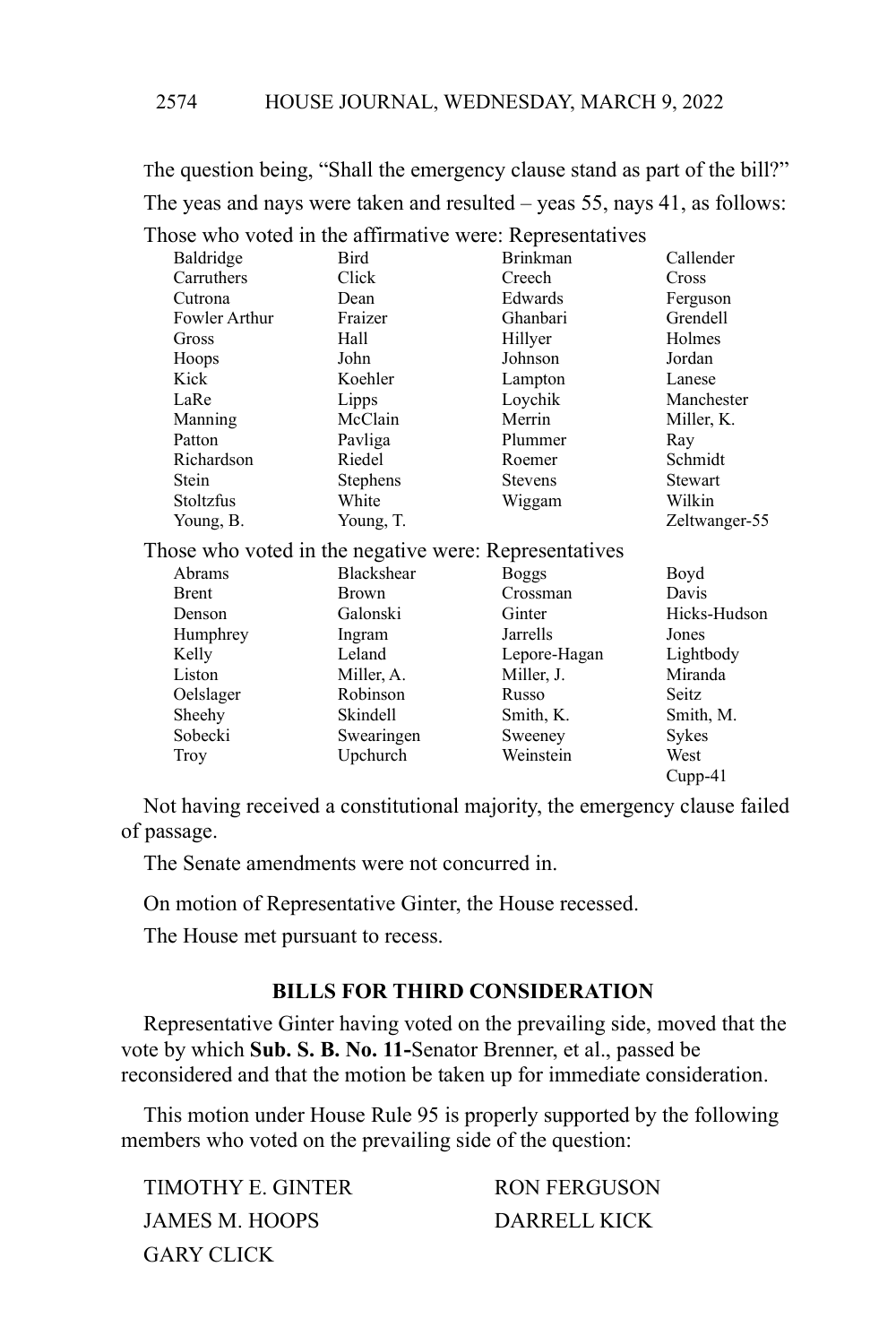The question being, "Shall the motion to reconsider the vote by which **Sub. S. B. No. 11-**Senator Brenner, et al., passed be agreed to?"

The yeas and nays were taken and resulted – yeas 61, nays 32, as follows: Those who voted in the affirmative were: Representatives

| Abrams                                                | Baldridge     | Bird         | <b>Brinkman</b> |
|-------------------------------------------------------|---------------|--------------|-----------------|
| Callender                                             | Carruthers    | Click        | Creech          |
| Cross                                                 | Cutrona       | Dean         | Edwards         |
| Ferguson                                              | Fowler Arthur | Fraizer      | Ghanbari        |
| Ginter                                                | Grendell      | Gross        | Hall            |
| Hillyer                                               | Holmes        | Hoops        | John            |
| Johnson                                               | Jones         | Jordan       | Kick            |
| Koehler                                               | Lampton       | Lanese       | LaRe            |
| Lipps                                                 | Loychik       | Manchester   | Manning         |
| McClain                                               | Merrin        | Miller, K.   | Oelslager       |
| Patton                                                | Pavliga       | Plummer      | Ray             |
| Richardson                                            | Riedel        | Roemer       | Schmidt         |
| Seitz                                                 | Stein         | Stephens     | <b>Stevens</b>  |
| Stewart                                               | Stoltzfus     | Swearingen   | White           |
| Wiggam                                                | Wilkin        | Young, B.    | Young, T.       |
|                                                       |               |              | $Cupp-61$       |
| Those who voted in the negative were: Representatives |               |              |                 |
| <b>Blackshear</b>                                     | <b>Boggs</b>  | <b>Brent</b> | <b>Brown</b>    |
| Crossman                                              | Davis         | Denson       | Galonski        |
| Hicks-Hudson                                          | Humphrey      | Ingram       | Jarrells        |
| Kelly                                                 | Leland        | Lepore-Hagan | Lightbody       |
| Liston                                                | Miller, J.    | Miranda      | Robinson        |
| Russo                                                 | Sheehy        | Skindell     | Smith, K.       |
| Smith, M.                                             | Sobecki       | Sweeney      | Sykes           |
| Troy                                                  | Upchurch      | Weinstein    | West-32         |
|                                                       |               |              |                 |

The motion was agreed to and the vote by which **Sub. S. B. No. 11**-Senator Brenner, et al., passed was reconsidered.

The question being, "Shall the bill pass?"

Representative Seitz moved to amend, amendment 2784, as follows:

In line 10 of the title, after "Program;" insert "to modify procedures for uniformed services and overseas absent voting in the 2022 primary election;"

After line 151, insert:

"**Section 5.** Notwithstanding any provision of Title XXXV of the Revised Code to the contrary, only for purposes of the 2022 primary election and any special election held on the day of the primary election:

(A) Uniformed services and overseas absent voter's ballots shall be printed and ready for use not later than the first day after the close of voter registration before the election.

(B)(1) A uniformed services or overseas absent voter's ballot that is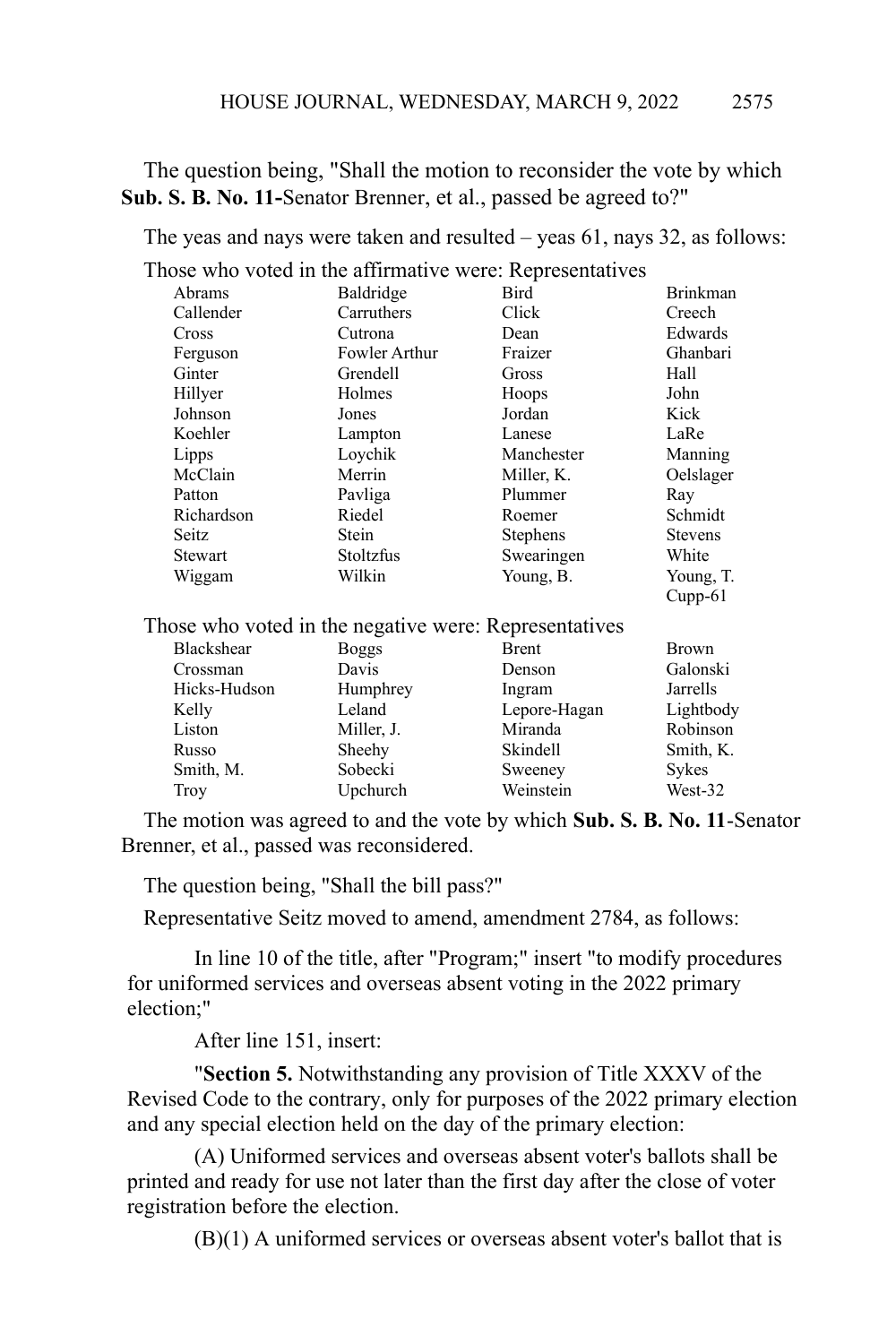returned by mail and is received at the office of the board of elections after the close of the polls on Election Day through the twentieth day after the day of the election is eligible to be counted, unless the identification envelope is signed after the close of the polls on Election Day.

(2) Uniformed services or overseas absent voter's ballots that are received at the office of the board of elections after the twentieth day after the day of the election shall not be counted.

(C) The Secretary of State shall take the steps the Secretary of State determines necessary to expedite the delivery of uniformed services and overseas absent voter's ballots to voters and the return of those ballots to the boards of elections.

(D) Notwithstanding division (G)(4) of Section 4 of H.B. 93 of the 134th General Assembly, the Secretary of State may adjust the deadlines for the boards of elections to conduct the canvass of the election returns as necessary to comply with division (B) of this section.

**Section 6.** All items in this act are hereby appropriated as designated out of any moneys in the state treasury to the credit of the designated fund. For all operating appropriations made in this act, those in the first column are for fiscal year 2022 and those in the second column are for fiscal year 2023. The operating appropriations made in this act are in addition to any other operating appropriations made for the FY 2022-FY 2023 biennium.

 $1 2 3 4 5$ A SOS SECRETARY OF STATE B Dedicated Purpose Fund Group C 5FGO 050620 BOE Reimbursement and Education \$200,000 \$0 D TOTAL DPF Dedicated Purpose Fund Group \$200,000 \$0 E TOTAL ALL BUDGET FUND GROUPS \$200,000 \$0 BOE REIMBURSEMENT AND EDUCATION

**Section 7.**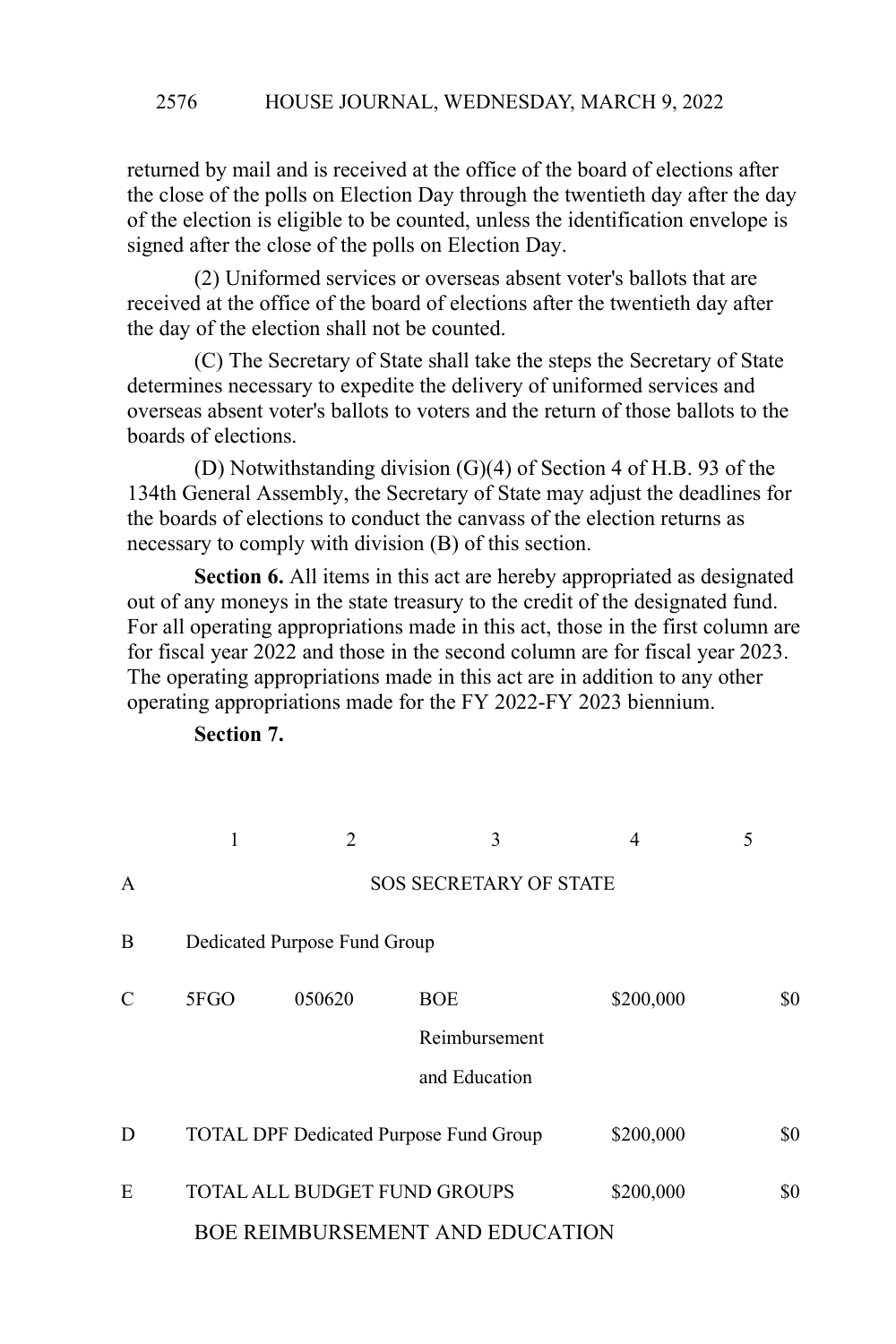The foregoing appropriation item 050620, BOE Reimbursement and Education, shall be used by the Secretary of State to implement the requirements pertaining to uniform and overseas absent voter's ballots contained in Section 5 of this act. An amount equal to the unexpended, unencumbered portion of the foregoing appropriation item 050620, BOE Reimbursement and Education, at the end of fiscal year 2022 is hereby reappropriated to the Secretary of State for the same purpose in fiscal year 2023.

On the effective date of this section, or as soon as possible thereafter, the Director of Budget and Management shall transfer \$200,000 cash from the General Revenue Fund, to the BOE Reimbursement and Education Fund (Fund 5FG0).

On October 1, 2022, or as soon as possible thereafter, the Director of Budget and Management shall transfer cash in an amount equal to the unexpended, unencumbered portion of the foregoing appropriation item 050620, BOE Reimbursement and Education, as of October 1, 2022, from the BOE Reimbursement and Education Fund (Fund 5FG0) to the General Revenue Fund (GRF).

**Section 8.** Within the limits set forth in this act, the Director of Budget and Management shall establish accounts indicating the source and amount of funds for each appropriation made in this act, and shall determine the form and manner in which appropriation accounts shall be maintained. Expenditures from operating appropriations contained in this act shall be accounted for as though made in H.B. 110 of the 134th General Assembly. The operating appropriations made in this act are subject to all provisions of H.B. 110 of the 134th General Assembly that are generally applicable to such appropriations."

Pursuant to House Rule 71(b), Representative Liston objected to the motion.

The question being, "Shall House Rule 71(b) be suspended and the motion to amend be considered?"

The yeas and nays were taken and resulted – yeas 62, nays 31, as follows:

Those who voted in the affirmative were: Representatives

| Abrams    | Baldridge  | Bird          | <b>Brinkman</b> |
|-----------|------------|---------------|-----------------|
| Callender | Carruthers | Click         | Creech          |
| Cross     | Cutrona    | Davis         | Dean            |
| Edwards   | Ferguson   | Fowler Arthur | Fraizer         |
| Ghanbari  | Ginter     | Grendell      | Gross           |
| Hall      | Hillyer    | Holmes        | Hoops           |
| John      | Johnson    | Jones         | Jordan          |
| Kick      | Koehler    | Lampton       | Lanese          |
| LaRe      | Lipps      | Loychik       | Manchester      |
| Manning   | McClain    | Merrin        | Miller, K.      |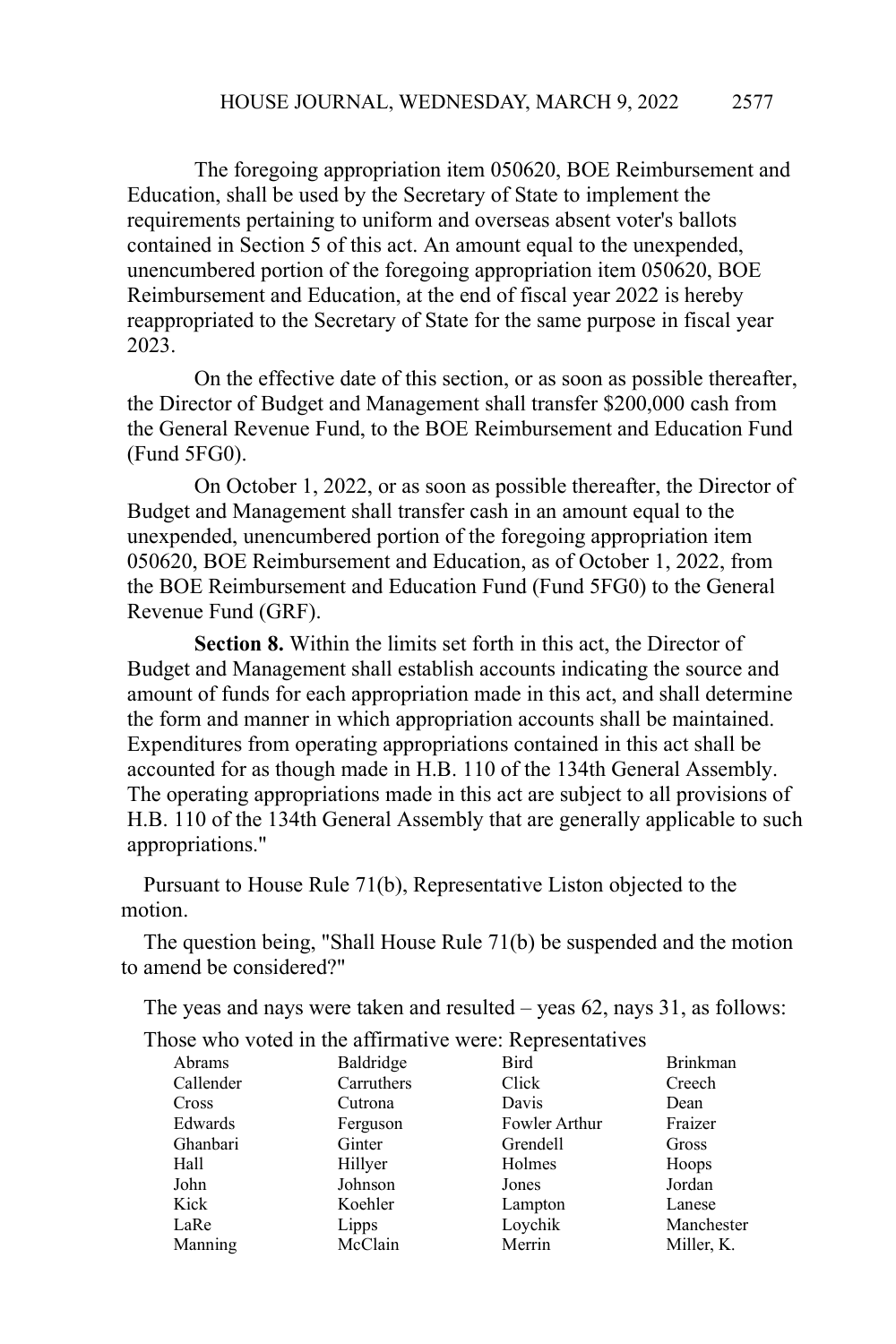#### HOUSE JOURNAL, WEDNESDAY, MARCH 9, 2022 2578

| Oelslager      | Patton     | Pavliga   | Plummer         |
|----------------|------------|-----------|-----------------|
| Ray            | Richardson | Riedel    | Roemer          |
| Schmidt        | Seitz      | Stein     | <b>Stephens</b> |
| <b>Stevens</b> | Stewart    | Stoltzfus | Swearingen      |
| White          | Wiggam     | Wilkin    | Young, B.       |
| Young, T.      |            |           | $Cupp-62$       |

#### Those who voted in the negative were: Representatives

| <b>Blackshear</b> | <b>Boggs</b> | <b>Brent</b> | <b>Brown</b> |
|-------------------|--------------|--------------|--------------|
| Crossman          | Denson       | Galonski     | Hicks-Hudson |
| Humphrey          | Ingram       | Jarrells     | Kelly        |
| Leland            | Lepore-Hagan | Lightbody    | Liston       |
| Miller, J.        | Miranda      | Robinson     | Russo        |
| Sheehy            | Skindell     | Smith, K.    | Smith, M.    |
| Sobecki           | Sweeney      | <b>Sykes</b> | <b>Troy</b>  |
| Upchurch          | Weinstein    |              | West-31      |

The motion to amend was in order.

The question being, "Shall the motion to amend be agreed to?"

The yeas and nays were taken and resulted – yeas 61, nays 32, as follows:

Those who voted in the affirmative were: Representatives

| Abrams     | Baldridge        | Bird            | <b>Brinkman</b> |
|------------|------------------|-----------------|-----------------|
| Callender  | Carruthers       | Click           | Creech          |
| Cross      | Cutrona          | Dean            | Edwards         |
| Ferguson   | Fowler Arthur    | Fraizer         | Ghanbari        |
| Ginter     | Grendell         | Gross           | Hall            |
| Hillyer    | Holmes           | Hoops           | John            |
| Johnson    | Jones            | Jordan          | Kick            |
| Koehler    | Lampton          | Lanese          | LaRe            |
| Lipps      | Loychik          | Manchester      | Manning         |
| McClain    | Merrin           | Miller, K.      | Oelslager       |
| Patton     | Pavliga          | Plummer         | Ray             |
| Richardson | Riedel           | Roemer          | Schmidt         |
| Seitz      | Stein            | <b>Stephens</b> | <b>Stevens</b>  |
| Stewart    | <b>Stoltzfus</b> | Swearingen      | White           |
| Wiggam     | Wilkin           | Young, B.       | Young, T.       |
|            |                  |                 | $Cupp-61$       |

# Those who voted in the negative were: Representatives

| Blackshear   | <b>Boggs</b> | <b>Brent</b> | <b>Brown</b> |
|--------------|--------------|--------------|--------------|
| Crossman     | Davis        | Denson       | Galonski     |
| Hicks-Hudson | Humphrey     | Ingram       | Jarrells     |
| Kelly        | Leland       | Lepore-Hagan | Lightbody    |
| Liston       | Miller, J.   | Miranda      | Robinson     |
| Russo        | Sheehy       | Skindell     | Smith, K.    |
| Smith, M.    | Sobecki      | Sweeney      | <b>Sykes</b> |
| Troy         | Upchurch     | Weinstein    | West-32      |
|              |              |              |              |

The motion was agreed to and the bill so amended.

The question being, "Shall the bill as amended pass?"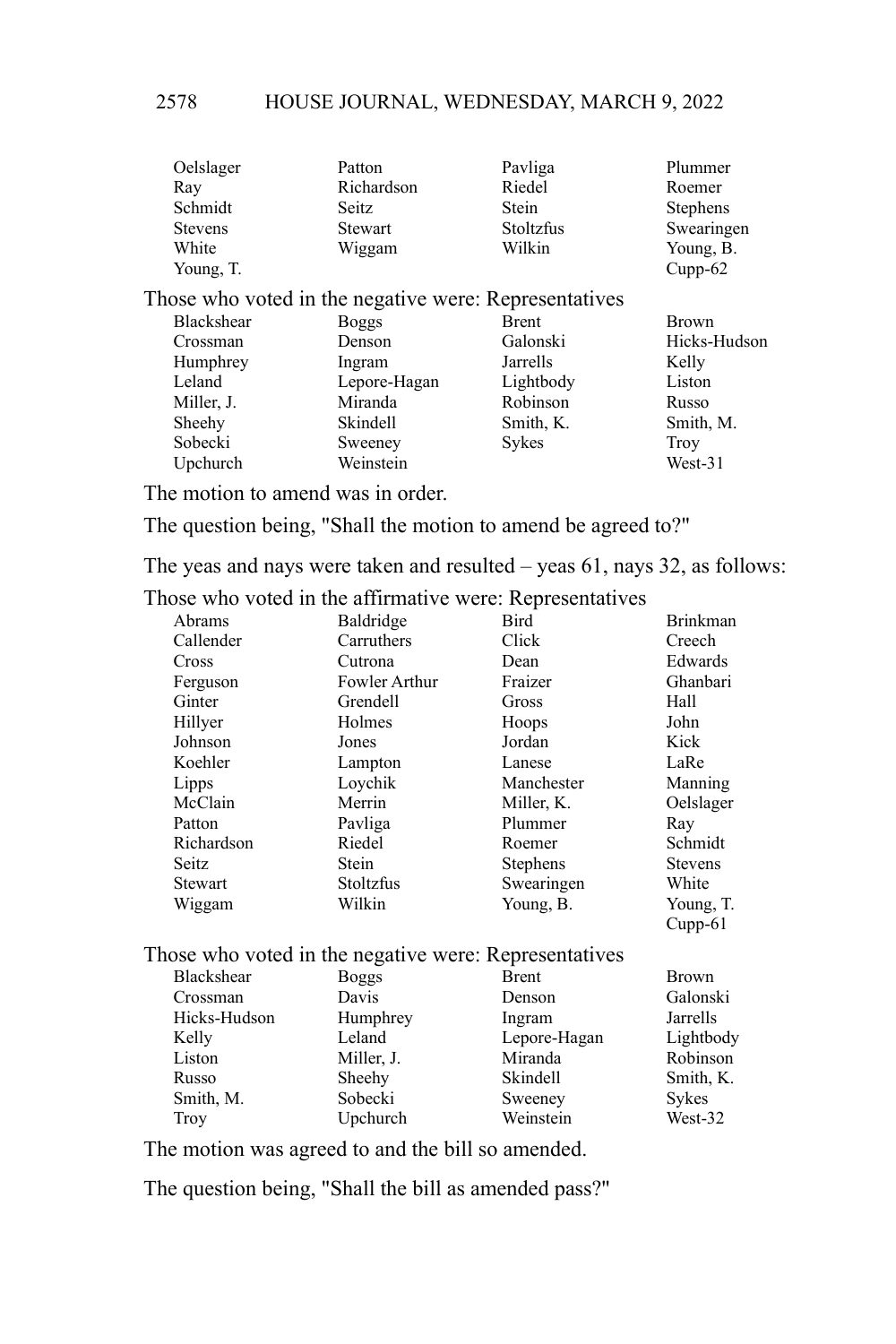Representative Hicks-Hudson moved to amend, amendment 2770, as follows:

In line 2 of the title, after "amend" insert "Section 4 of H.B. 93 of the 134th General Assembly and"

In line 10 of the title, delete "and"; after "appropriation" insert "; to delay the 2022 primary election to June 28, 2022; and to declare an emergency"

After line 151, insert:

"**Section 5.** Notwithstanding any provision of the Revised Code to the contrary:

(A)(1) The primary election scheduled to be held on May 3, 2022, shall be held instead on June 28, 2022.

(2) A declaration of candidacy, declaration of candidacy and petition, or declaration of intent to be a write-in candidate is not invalid on the ground that it indicates the date of the primary election as May 3, 2022.

(3) The following deadlines with respect to the 2022 primary election, which expired before the effective date of this section, remain expired:

(a) The deadlines to file declarations of candidacy, declarations of candidacy and petitions, or declarations of intent to be a write-in candidate;

(b) The deadline to certify a ballot issue or question to the election officials or to file a petition with the election officials to place a question or issue on the ballot at the primary election or a special election held on the day of the primary election.

(B) No special election shall be held on May 3, 2022. A special election may be held on June 28, 2022. Any special election originally scheduled to be held on May 3, 2022, shall be held instead on June 28, 2022.

(C)(1) For purposes of the June 28, 2022, primary election and any special election held on the day of the primary election, a uniformed services or overseas absent voter's ballot that is returned by mail and is received at the office of the board of elections after the close of the polls on Election Day through the twentieth day after the day of the election is eligible to be counted, unless the identification envelope is signed after the close of the polls on Election Day. Uniformed services or overseas absent voter's ballots that are received at the office of the board of elections after the twentieth day after the day of the election shall not be counted.

(2) The Secretary of State may adjust the deadlines for the boards of elections to conduct the canvass of the election returns as necessary to comply with division (C)(1) of this section.

**Section 6.** That Section 4 of H.B. 93 of the 134th General Assembly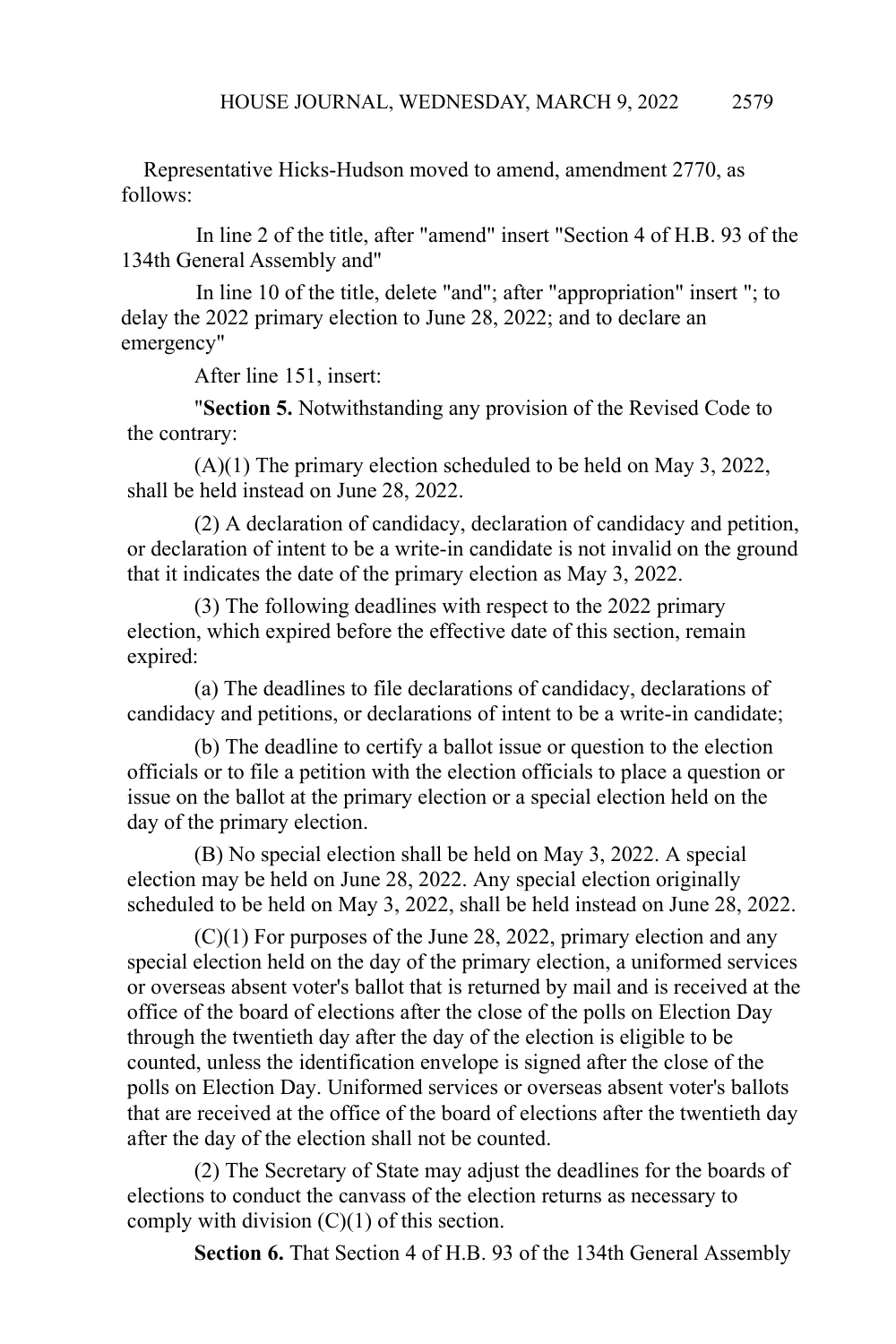be amended to read as follows:

**Sec. 4.** Notwithstanding any contrary provision of the Revised Code, all of the following apply to the primary election to be held on  $\frac{\text{May } 3 \text{ June}}{2}$ 28, 2022:

(A) To be eligible to appear as a candidate for nomination, or to receive votes as a write-in candidate, for the office of member of the United States House of Representatives, a person shall file the applicable declaration of candidacy and petition or declaration of intent to be a write-in candidate not later than four p.m. on March 4, 2022, in the manner specified under Title XXXV of the Revised Code.

(B) A declaration of candidacy, declaration of candidacy and petition, nominating petition, or declaration of intent to be a write-in candidate filed by a person seeking nomination for the office of member of the United States House of Representatives, the Ohio Senate, the Ohio House of Representatives, or the state central committee of a political party shall not be considered invalid on the basis that it does not include the number of the district the filer seeks to represent or that it includes an incorrect district number. If the filer seeks nomination for the office of member of the Ohio Senate, the Ohio House of Representatives, or the state central committee of a political party, the document shall be deemed to include the number of the applicable district in which the filer resides. If the filer seeks nomination for the office of member of the United States House of Representatives, the filer shall notify the election officials in writing of the district the filer seeks to represent.

(C)(1) A declaration of candidacy, declaration of candidacy and petition, nominating petition, or declaration of intent to be a write-in candidate filed by a person seeking nomination for the office of member of the Ohio Senate or the Ohio House of Representatives shall not be considered invalid on the basis that it contains the filer's former residence address that is not located in the district the filer seeks to represent, so long as the filer does all of the following not later than the deadline for the filer to change residence under division (C) of Article XI, Section 9, Ohio Constitution:

(a) Becomes a resident of the district the filer seeks to represent;

(b) Files with the board of elections an addendum to the declaration of candidacy, declaration of candidacy and petition, nominating petition, or declaration of intent to be a write-in candidate that indicates the filer's new residence address;

(c) Submits a notice of change of address for voter registration purposes.

(2) After a filer notifies the board of elections of the filer's new residence address under division  $(C)(1)$  of this section, the signatures on the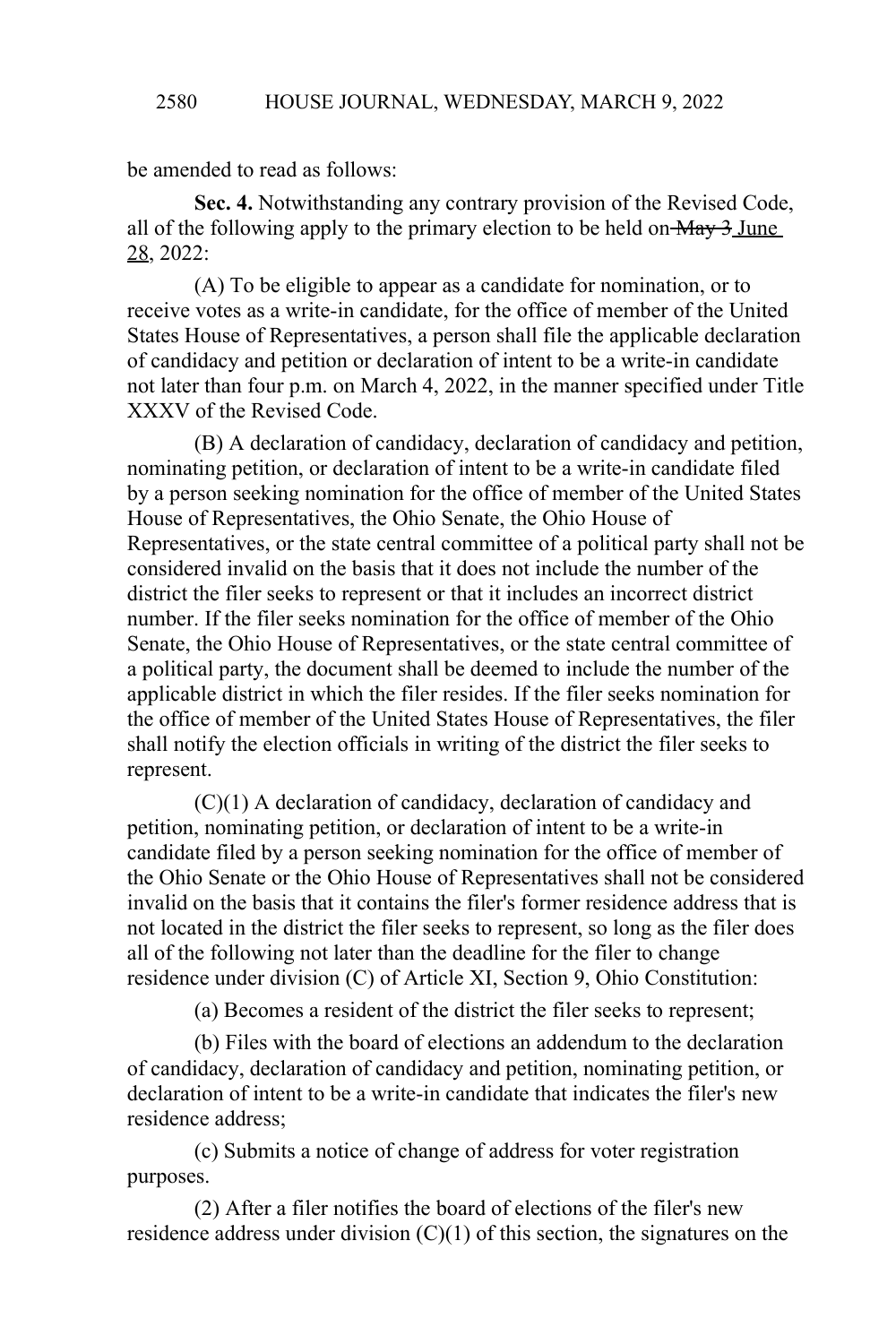filer's petition shall be verified under this section on the basis of the filer's new residence address.

(D) A signature on a declaration of candidacy and petition or nominating petition filed by a person seeking nomination for the office of member of the United States House of Representatives, the Ohio Senate, the Ohio House of Representatives, or the state central committee of a political party shall not be considered invalid on the ground that the signer does not reside in the district the filer seeks to represent, so long as one of the following applies:

(1) The filer seeks nomination for the office of member of the United States House of Representatives and both of the following are true:

(a) The district the filer sought to represent under the congressional district plan described in S.B. 258 of the 134th General Assembly had territory in the county in which the signer resides. The filer shall notify the election officials in writing of the district the filer sought to represent under that act.

(b) The congressional district the filer seeks to represent has territory in the county in which the signer resides.

(2) The filer seeks nomination for the office of member of the Ohio Senate and both of the following are true:

(a) The Senate district in which the filer resided under the General Assembly district plan adopted by the Ohio Redistricting Commission in September 2021 had territory in the county in which the signer resides.

(b) The Senate district the filer seeks to represent has territory in the county in which the signer resides.

(3) The filer seeks nomination for the office of member of the Ohio House of Representatives and both of the following are true:

(a) The House district in which the filer resided under the General Assembly district plan adopted by the Ohio Redistricting Commission in September 2021 had territory in the county in which the signer resides.

(b) The House district the filer seeks to represent has territory in the county in which the signer resides.

(4) The filer seeks nomination for the office of member of the state central committee of a political party to represent a congressional district and both of the following are true:

(a) The district in which the filer resided under the congressional district plan described in S.B. 258 of the 134th General Assembly had territory in the county in which the signer resides.

(b) The congressional district the filer seeks to represent has territory in the county in which the signer resides.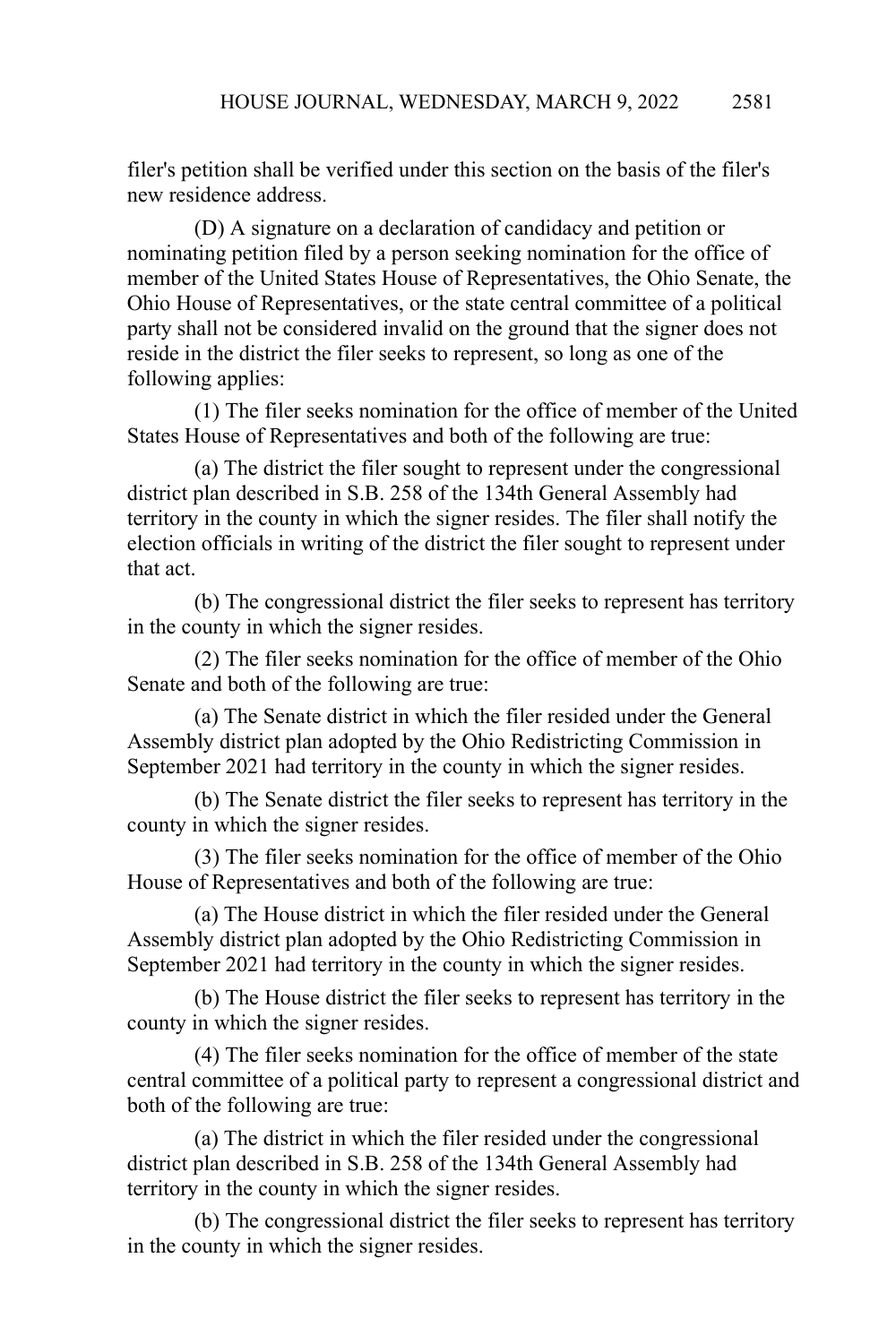(5) The filer seeks nomination for the office of member of the state central committee of a political party to represent a Senate district and both of the following are true:

(a) The Senate district in which the filer resided under the General Assembly district plan adopted by the Ohio Redistricting Commission in September 2021 had territory in the county in which the signer resides.

(b) The Senate district the filer seeks to represent has territory in the county in which the signer resides.

(E) If a person seeking nomination for the office of member of the United States House of Representatives, the Ohio Senate, the Ohio House of Representatives, or the state central committee of a political party files a declaration of candidacy, declaration of candidacy and petition, nominating petition, or declaration of intent to be a write-in candidate with a board of elections and that board subsequently becomes aware that the filer is seeking to represent a district for which a different board of elections is the appropriate office to process the filing under Chapter 3513. of the Revised Code, the board of elections that originally received the filing promptly shall transfer that filing to the appropriate board of elections.

(F) A signature on a declaration of candidacy and petition or nominating petition filed by a person seeking nomination for the office of member of the United States House of Representatives, the Ohio Senate, the Ohio House of Representatives, or the state central committee of a political party shall not be considered invalid on the ground that the signature was signed before a district plan of the applicable type was adopted or enacted or took effect, provided that, in accordance with sections 3513.262 and 3513.263 of the Revised Code, a signature on a nominating petition is not valid if it is dated more than one year before the date the nominating petition is filed.

(G) Except for the following deadlines, the Secretary of State may adjust any deadlines pertaining to the administration of the May 3, 2022, primary election as the Secretary of State determines necessary to accommodate the shorter timeframe to prepare to hold the election on May 3, 2022, and to ensure that ballots are prepared and made available in the times and manner required under Title XXXV of the Revised Code and federalelection law:

(1) The deadline to file a declaration of candidacy, declaration of candidacy and petition, or declaration of intent to be a write-in candidate;

(2) The deadline to certify a ballot issue or question to the election officials or to file a petition with the election officials to place a question or issue on the ballot at the May 3, 2022, primary election or a special election on that date: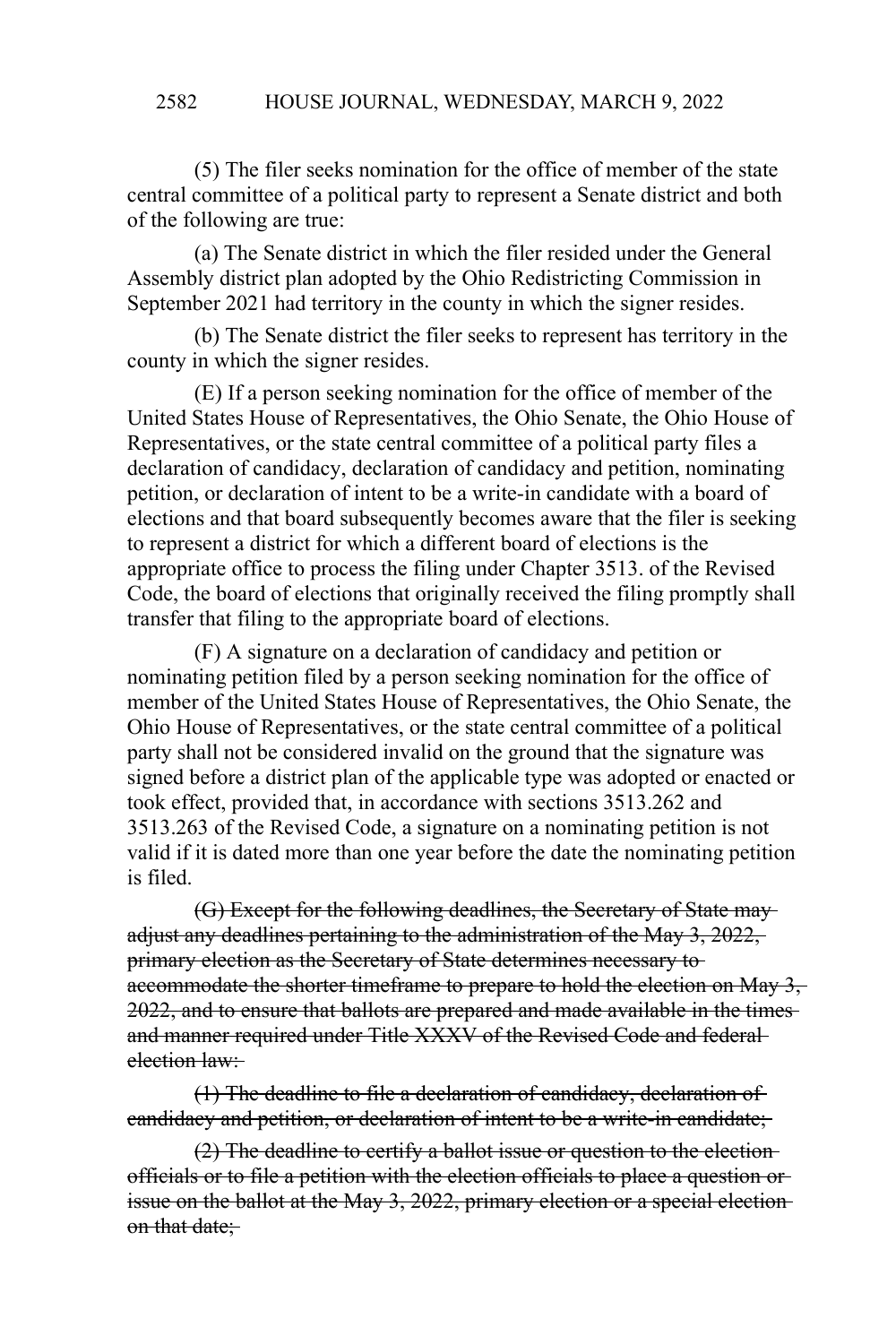(3) The deadline for the boards of elections to have uniformed services and overseas absent voter's ballots printed and ready for use, unlessthe Secretary of State obtains a waiver pursuant to  $52 \text{ U.S.C. } 20302(g)$  for the May 3, 2022, primary election;

(4) Any deadline that, under the Revised Code, falls on or after April 3, 2022.

**Section 7.** That existing Section 4 of H.B. 93 of the 134th General Assembly is hereby repealed.

**Section 8.** Sections 5, 6, and 7 of this act are hereby declared to be an emergency measure necessary for the immediate preservation of the public peace, health, and safety. The reason for such necessity is to allow candidates and election officials sufficient time to prepare for the 2022 primary election. Therefore, Sections 5, 6, and 7 of this act shall go into immediate effect."

The question being, "Shall the motion to amend be agreed to?"

The yeas and nays were taken and resulted – yeas 32, nays 61, as follows:

Those who voted in the affirmative were: Representatives

| <b>Blackshear</b> | Boggs                                                 | <b>Brent</b> | <b>Brown</b>    |
|-------------------|-------------------------------------------------------|--------------|-----------------|
| Crossman          | Davis                                                 | Denson       | Galonski        |
| Hicks-Hudson      | Humphrey                                              | Ingram       | Jarrells        |
| Kelly             | Leland                                                | Lepore-Hagan | Lightbody       |
| Liston            | Miller, J.                                            | Miranda      | Robinson        |
| Russo             | Sheehy                                                | Skindell     | Smith, K.       |
| Smith, M.         | Sobecki                                               | Sweeney      | Sykes           |
| Troy              | Upchurch                                              | Weinstein    | West-32         |
|                   | Those who voted in the negative were: Representatives |              |                 |
| Abrams            | Baldridge                                             | Bird         | <b>Brinkman</b> |
| Callender         | Carruthers                                            | Click        | Creech          |
| Cross             | Cutrona                                               | Dean         | Edwards         |
| Ferguson          | Fowler Arthur                                         | Fraizer      | Ghanbari        |
| Ginter            | Grendell                                              | Gross        | Hall            |
| Hillyer           | Holmes                                                | Hoops        | John            |
| Johnson           | Jones                                                 | Jordan       | Kick            |
| Koehler           | Lampton                                               | Lanese       | LaRe            |
| Lipps             | Loychik                                               | Manchester   | Manning         |
| McClain           | Merrin                                                | Miller, K.   | Oelslager       |
| Patton            | Pavliga                                               | Plummer      | Ray             |
| Richardson        | Riedel                                                | Roemer       | Schmidt         |
| Seitz             | Stein                                                 | Stephens     | <b>Stevens</b>  |
| Stewart           | Stoltzfus                                             | Swearingen   | White           |
| Wiggam            | Wilkin                                                | Young, B.    | Young, T.       |
|                   |                                                       |              | Cupp-61         |

The motion to amend was not agreed to.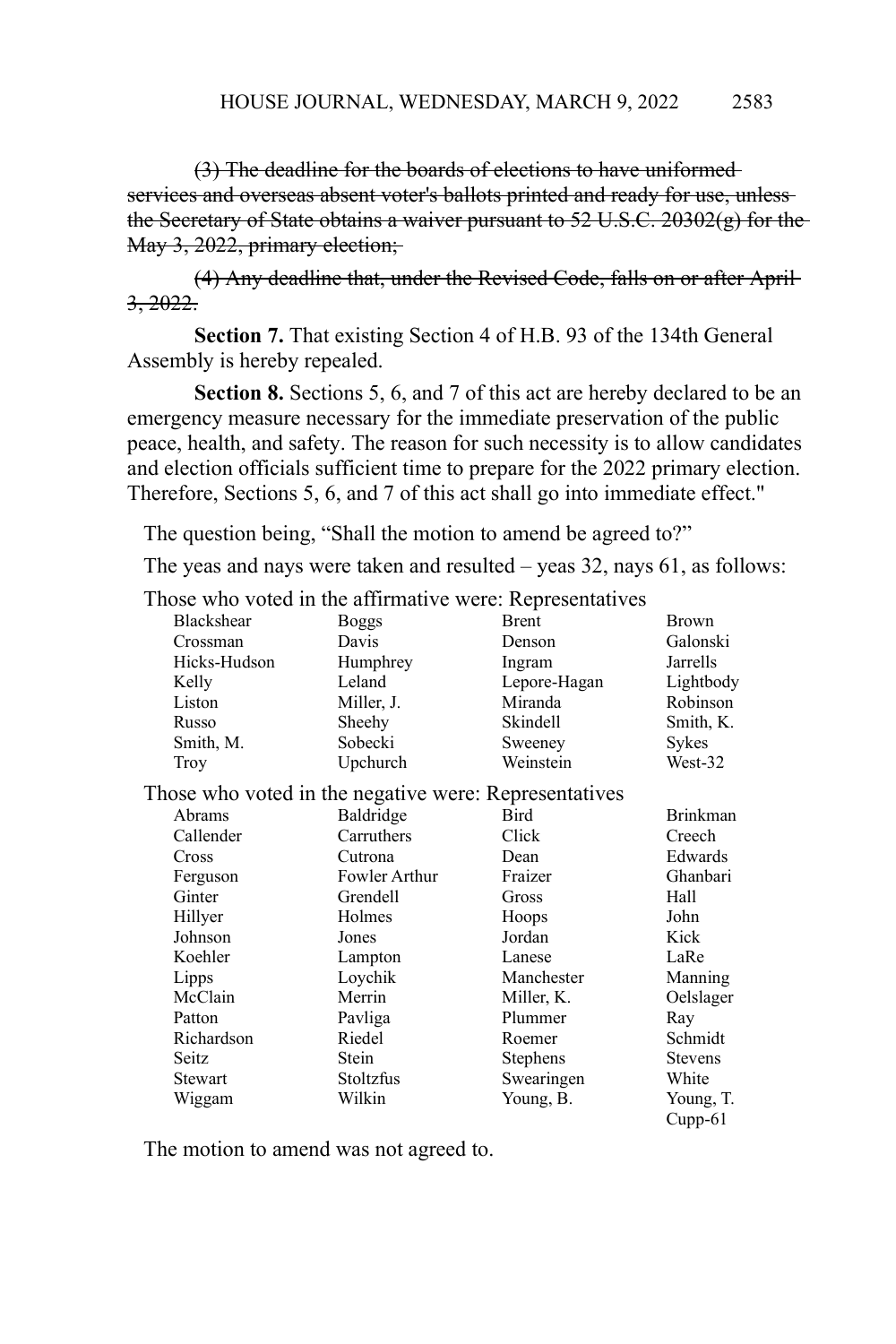#### HOUSE JOURNAL, WEDNESDAY, MARCH 9, 2022 2584

The question recurring, "Shall the bill as amended pass?"

Those who voted in the affirmative were: Representatives

The yeas and nays were taken and resulted – yeas 61, nays 32, as follows:

| <b>A</b> brams    | Baldridge                                             | Bird         | <b>Brinkman</b> |
|-------------------|-------------------------------------------------------|--------------|-----------------|
| Callender         | Carruthers                                            | Click        | Creech          |
| Cross             | Cutrona                                               | Dean         | Edwards         |
| Ferguson          | Fowler Arthur                                         | Fraizer      | Ghanbari        |
| Ginter            | Grendell                                              | Gross        | Hall            |
| Hillyer           | Holmes                                                | Hoops        | John            |
| Johnson           | Jones                                                 | Jordan       | Kick            |
| Koehler           | Lampton                                               | Lanese       | LaRe            |
| Lipps             | Loychik                                               | Manchester   | Manning         |
| McClain           | Merrin                                                | Miller, K.   | Oelslager       |
| Patton            | Pavliga                                               | Plummer      | Ray             |
| Richardson        | Riedel                                                | Roemer       | Schmidt         |
| Seitz             | Stein                                                 | Stephens     | <b>Stevens</b>  |
| Stewart           | Stoltzfus                                             | Swearingen   | White           |
| Wiggam            | Wilkin                                                | Young, B.    | Young, T.       |
|                   |                                                       |              | $Cupp-61$       |
|                   | Those who voted in the negative were: Representatives |              |                 |
| <b>Blackshear</b> | <b>Boggs</b>                                          | <b>Brent</b> | <b>Brown</b>    |
| Crossman          | Davis                                                 | Denson       | Galonski        |
| Hicks-Hudson      | Humphrey                                              | Ingram       | Jarrells        |
| Kelly             | Leland                                                | Lepore-Hagan | Lightbody       |
| Liston            | Miller, J.                                            | Miranda      | Robinson        |
| Russo             | Sheehy                                                | Skindell     | Smith, K.       |
| Smith, M.         | Sobecki                                               | Sweeney      | Sykes           |
| Troy              | Upchurch                                              | Weinstein    | West-32         |
|                   |                                                       |              |                 |

The bill passed.

Representative Lipps moved to amend the title as follows:

Add the names: "Bird, Callender, Carruthers, Click, Cross, Edwards, Fraizer, Ginter, Grendell, Hall, Hillyer, John, Jones, LaRe, Loychik, McClain, Plummer, Ray, Stein, Stephens, Stewart, Young, T., Speaker Cupp."

Remove the names: "Lightbody, Liston, West."

The motion was agreed to and the title so amended.

The title as amended was agreed to.

#### **MESSAGE FROM THE SPEAKER**

Pursuant to House Rules 13, 28, and 30, the Speaker hereby makes the following changes to the following House standing committees:

Behavioral Health and Recovery Supports:

Remove Representative West; appoint Representative Davis.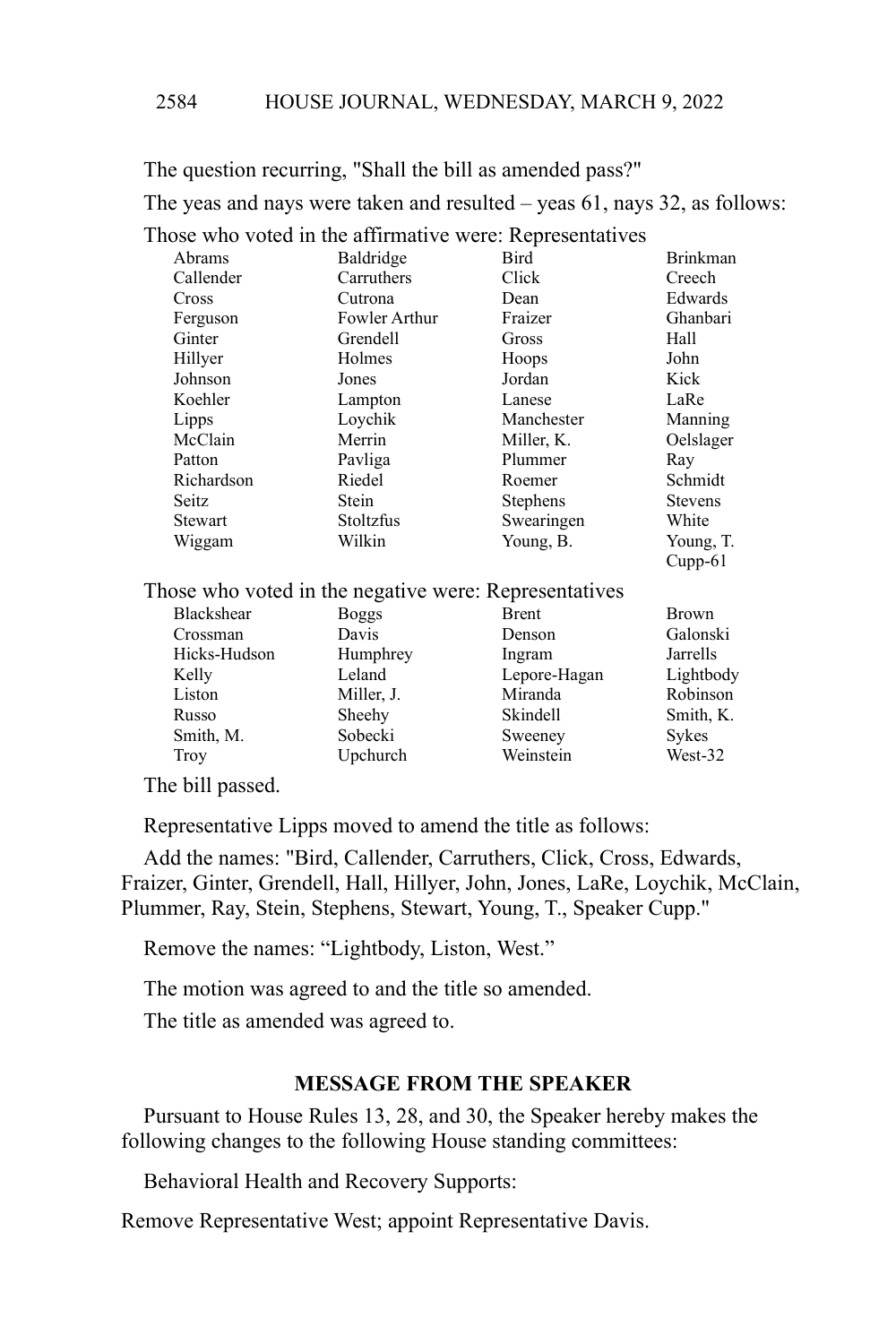Economic and Workforce Development:

Remove Representative Miranda; appoint Representative Davis.

## **MESSAGE FROM THE SPEAKER**

Pursuant to Section 1 of Amended S.B. No. 24 of the 133rd General Assembly, the Speaker hereby appoints the following member to the Alzheimer's Disease and Related Dementias Task Force:

Appoint Representative Lightbody.

#### **MESSAGE FROM THE SPEAKER**

Pursuant to Ohio Revised Code Section 128.02(A)(1)(b), the Speaker of the House hereby appoints the following member to serve on the Statewide Emergency Services Internet Protocol Network Steering Committee:

Appoint Representative Ghanbari.

#### **MESSAGE FROM THE SPEAKER**

Pursuant to Section 3781.34(B)(4) of the Ohio Revised Code, the Speaker of the House hereby appoints the following individual to the Underground Technical Committee:

Appoint Jason Woods (representative of Ohio's electric cooperatives).

#### **MESSAGE FROM THE SPEAKER**

Pursuant to Section 5540.02(C) of the Ohio Revised Code, the Speaker of the House hereby appoints the following individual to the Transportation Improvement District - Board of Trustees of Columbiana County:

Appoint Jim Hoppel (public member).

# **MESSAGE FROM THE SPEAKER**

Pursuant to Section 3333.41 (A) (3) of the Ohio Revised Code and the resignation of Rep. Carfagna from the Ohio House of Representatives, the Speaker hereby appoints the following member to the Midwestern Higher Education (Compact) Commission to continue the term which began on January 2, 2021:

Appoint Representative Cross.